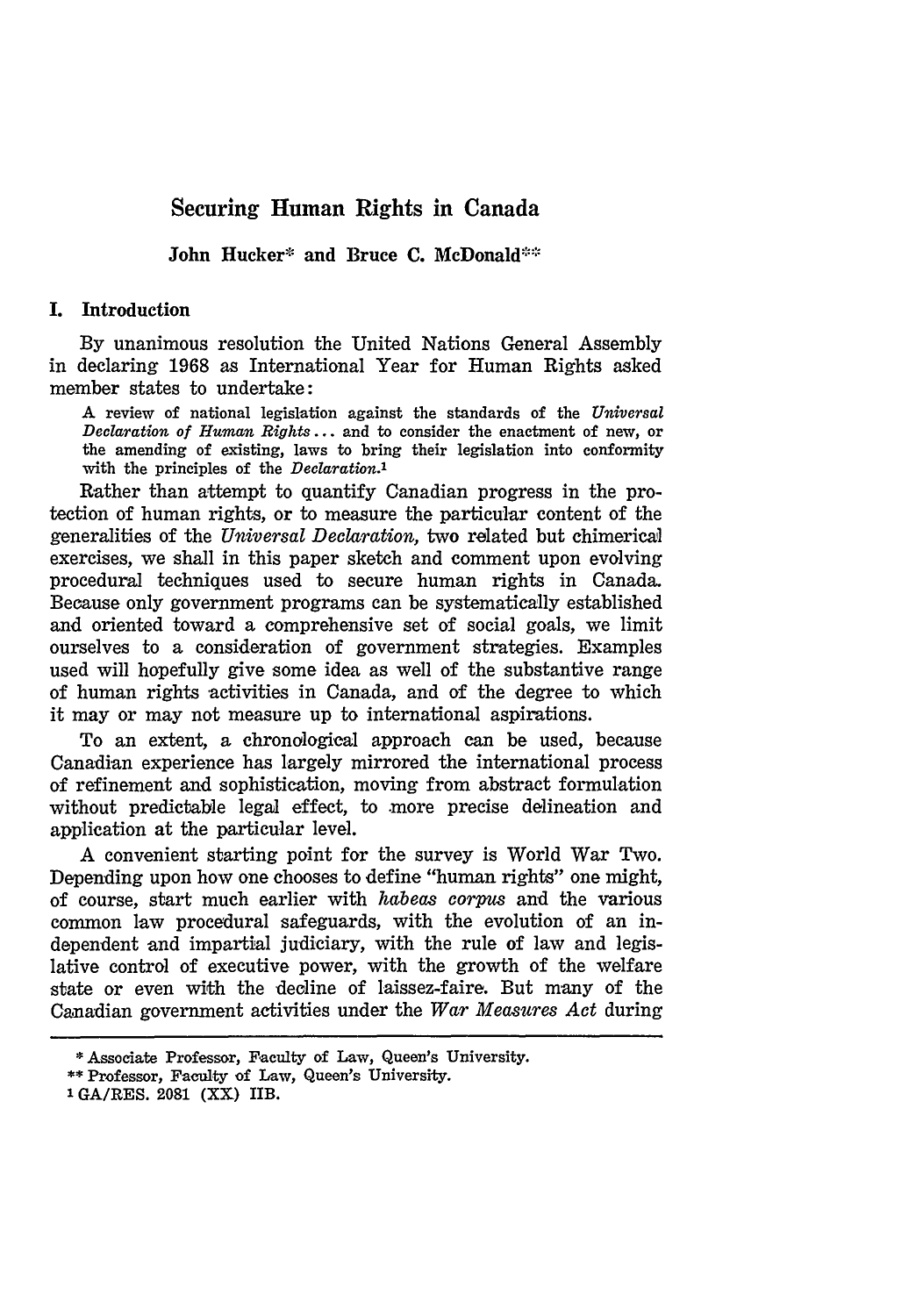World War Two established a low point in official Canadian respect for human rights, which provides some relief for subsequent developments. Despite the excuse of military emergency most Canadians would prefer to forget the suspicion and fear, almost hysteria, which characterized the application of the preventive detention powers awarded to the executive under the *Defence of Canada Regulations.* Censorship of expression and association helped stifle criticism. The indiscriminate and cavalier relocation and deportation of persons of Japanese racial origin, naturalized or not, and the confiscation of their property, will always remain a blot on the record.2 However, domestic responses to our own wartime conditions, as well, of course, as to the hideous facts of the War itself, helped spark a debate which fed a growing concern for the interests of the individual. This renewed sentiment of liberalism, also reflected in and encouraged by United Nations concern over general respect for individual human beings as a precondition of lasting peace, has carried past the political freedoms and legal rights which were most directly compromised in Canada during wartime, to focus on a considerably enlarged spectrum of "human rights". In Oanada the process of securing more meaningful protection of human rights began cautiously after the War but has steadily gained momentum and sophistication.

### **II.** Legislation

In view of the preliminary necessity to articulate goals of the human rights effort, declaration in the form of legislation is one of the first forms of official activity. Also, since particular objectives are frequently formulated in advance of any conception or available resources for a general scheme, authoritative legislative activity often begins in a piecemeal fashion. Thus, in 1944 Ontario passed a *Racial Discrimination Act* which prohibited the publication or display of any sign or notice which expressed racial or religious discrimination.3 Shortly thereafter the same province prohibited discrimination in collective agreements 4 and in restrictive property covenants.5 During the 1950's many new pieces of legislation in most Canadian jurisdictions dealt with fair employment practices, fair accommodation practices, and equal pay for equal work done by male and female employees.

**3 8** Geo. VI, **S.O.** 1944, c. **51.**

**<sup>2</sup> A** thoughtful and detailed study of Canadian attitudes to civil liberties during the period 1939-1945 was done by G. Ramsay Cook, *Canadian Liberalism in* Wartime (unpublished M.A. thesis, Queen's University, **1955).**

*<sup>4</sup> Labour Relations Act, 1950,* **14 Geo. VI, S.O. 1950, c. 34, s.** 34(b).

*<sup>5</sup> Conveyancing and Law of Property Act,* 14 Geo. VI, **S.O. 1950, c. 1a.**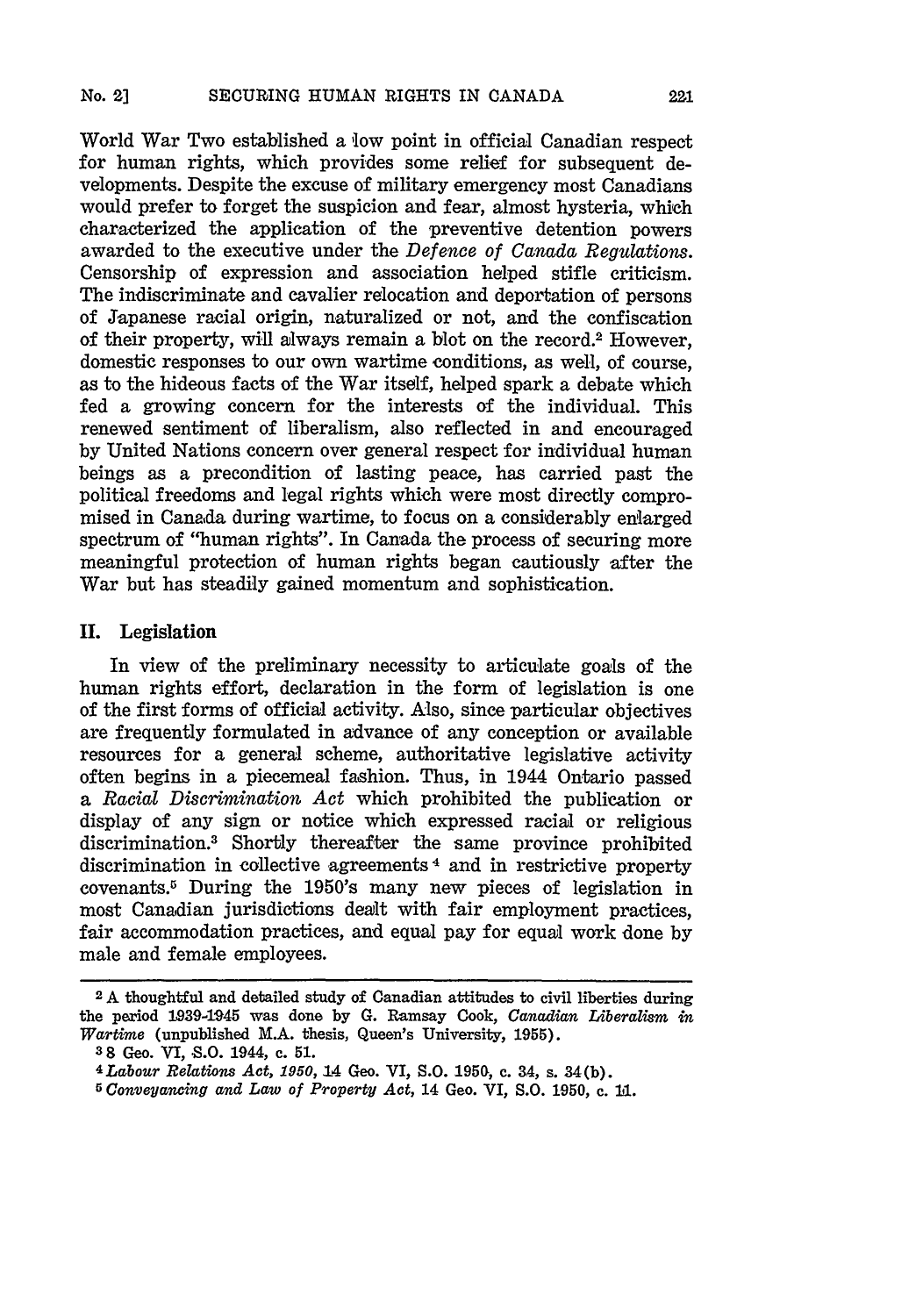Until the last decade the only departure from this piecemeal approach was an extensive *Bill of Rights* enacted in Saskatchewan in the form of a prohibitory penal statute.6 During the 1960's a tendency in the other provinces to consolidate anti-discrimination legislation into deceptively broadly titled "Human Rights Codes" has perhaps been the most distinctive aspect of provincial legislative activity in this field.<sup>7</sup> This development may indicate some generalization of concept, but primarily it reflects newly developed techniques of enforcement, to which we shall return. Attempts to improve the legislation in detail have continued, of course, and there is scope for further improvement.8 The most significant substantive development of the last decade at the provincial level has been a growing concern for the employability of older persons who have not yet attained the normal retirement age.<sup>9</sup>

There persists in Canada some constitutional confusion respecting legislative competence to enact laws dealing with fundamental rights and freedoms. In times of emergency this authority is clearly central. Egalitarian legislation, for such matters as accommodations and most employment, belongs to the provinces. But the position of the basic political freedoms of association, expression and religion is not clear. The courts have clarified that the provinces acting alone possess only very restricted competence to modify the common law; the question is the extent to which the federal parliament acting alone may legislate. Much relevant legislation has been subsumed under the federal criminal law power, but there have been indications that there exists an area of activity which neither federal nor provincial legislation alone may restrict.10

**<sup>6 11</sup>** Ceo. VI, **S.S.** 1947, **c. 35.**

**<sup>7</sup>**Ontario: *The Ontario Human Rights Code, 10-11* Eliz. II, **S.O. 1961-62, c. 93;** Nova Scotia: *The Human Rights Act,* **10** Eliz. II, **S.N.S. 1063,** c. **5;** Alberta: *The Human Rights Act,* 15 Eliz. II, **S.A. 1966,** c. **99;** New Brunswick: *The Human Rights Act,* **16** Eliz. II, **S.N.B. 1967,** c. **13;** Prince Edward Island: *The Human Rights Act,* **17** Eliz. II, **S.P.E.I. 1968,** c. 24.

**<sup>8</sup>** Commonly excepted from provincial egalitarian legislation are domestic help, employees of nonprofit organizations, employers employing fewer than **a** given number of employees, and apartment buildings with fewer than a given number of units.

*<sup>9</sup>E.g., The Age Discrimination Act, 1966,* 15-16 Eliz. II, S.O. 1966, c. 3. The *Act* prohibits an employer or person acting on his behalf from refusing to employ or to continue to employ or to refuse promotion to, a person between the ages of forty and sixty-five years on the ground of age. Trade unions are also bound by the *Act.* A recent amendment prohibits advertising which discriminates on this basis: 17 Eliz. II, S.O. 1968, c. 2.

*<sup>10</sup>Re Alberta Legislation,* [1938] S.C.R. 100; *Switzman v. Elbling,* [1957] S.C.R. **285** (per Abbott, **J.).**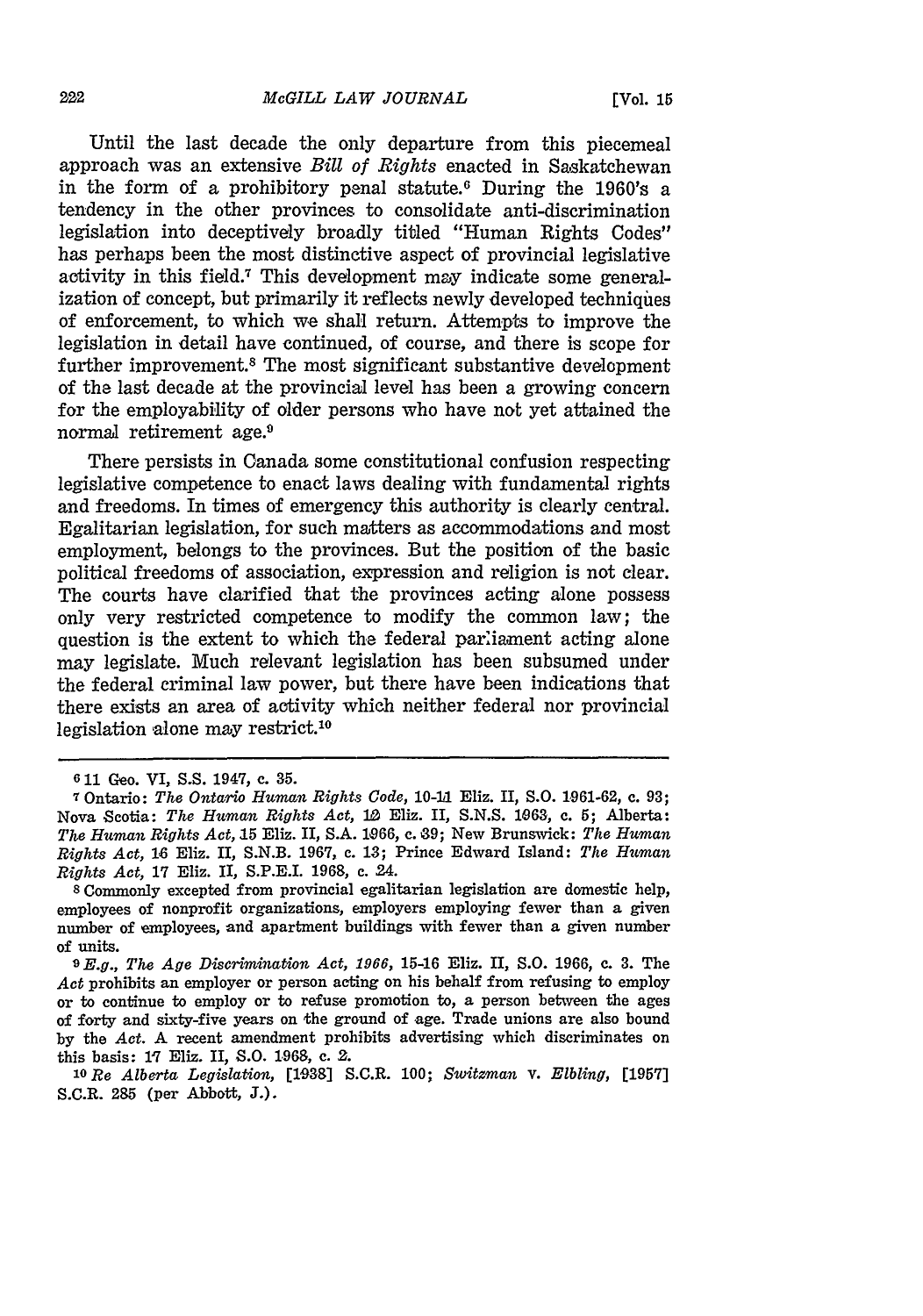In 1960 the Parliament of Canada enacted the *Canadian Bill of Rights."* While subject to repeal as a simple federal statute, and despite its many deficiencies as an operative legal tool, the *Bill of Rights* possesses educative value in its support for fundamental political freedoms and specific civil or legal rights.

Currently, the focus of much human rights attention in 'Canada relates to a proposal by the federal government that a *Bill of Rights* be entrenched in the constitutive law of the federation.12 The theory of entrenchment is that by removing from both the federal and provincial spheres respectively any legislative competence to modify the entrenched rights, the courts will become entitled to hold legislation from either sphere unconstitutional if in "pith and substance" the enactment restricts anyone's exercise of an entrenched right.

Proponents of entrenchment argue that if indeed entrenchment only confirms to the courts power they already possess in fact, such a solemn statement of basic policies will encourage courts to articulate value judgments which too often remain unstated.

The entrenched rights will provide a new focus for debate, and the substantive content of the rights will gain practical and real meaning for the man in the street. This view implies a curious conflict with the simultaneously held faith in the values and tendencies of judges. If our courts were undesirably conservative in their use of common law principles to protect important human rights, and if they refused the opportunities and political encouragement of the 1960 *Canadian Bill of Rights,* why should they react differently toward entrenched rights?

Opponents of entrenchment argue that the generalities in which fundamental human rights must necessarily be expressed, together with the fact that none of the "rights" is an absolute but rather is subject to a variety of qualifications, leave too broad an authority to the personal value preferences of persons who are not politically responsible. Even assuming that the principle of *stare decisis* will be relaxed, an undesirable court decision concerning an entrenched right could only be legislatively changed by the inflexible technique of constitutional amendment.

It is impossible to predict the effects of entrenchment apart from any political gain that might result. Legal effects might be

**<sup>118</sup>** -9 Eliz. II, S.C. **1960,** vol. **1,** c. 44.

**<sup>12</sup>** This proposal has become identified with Prime Minister Trudeau's government by reason of positions taken in *A Canadian Charter of Human Rights* (Ottawa, 1968), and more recently in the federal government's proposals for constitutional reform: *The Constitution and the People of Canada* (Ottawa, 1969).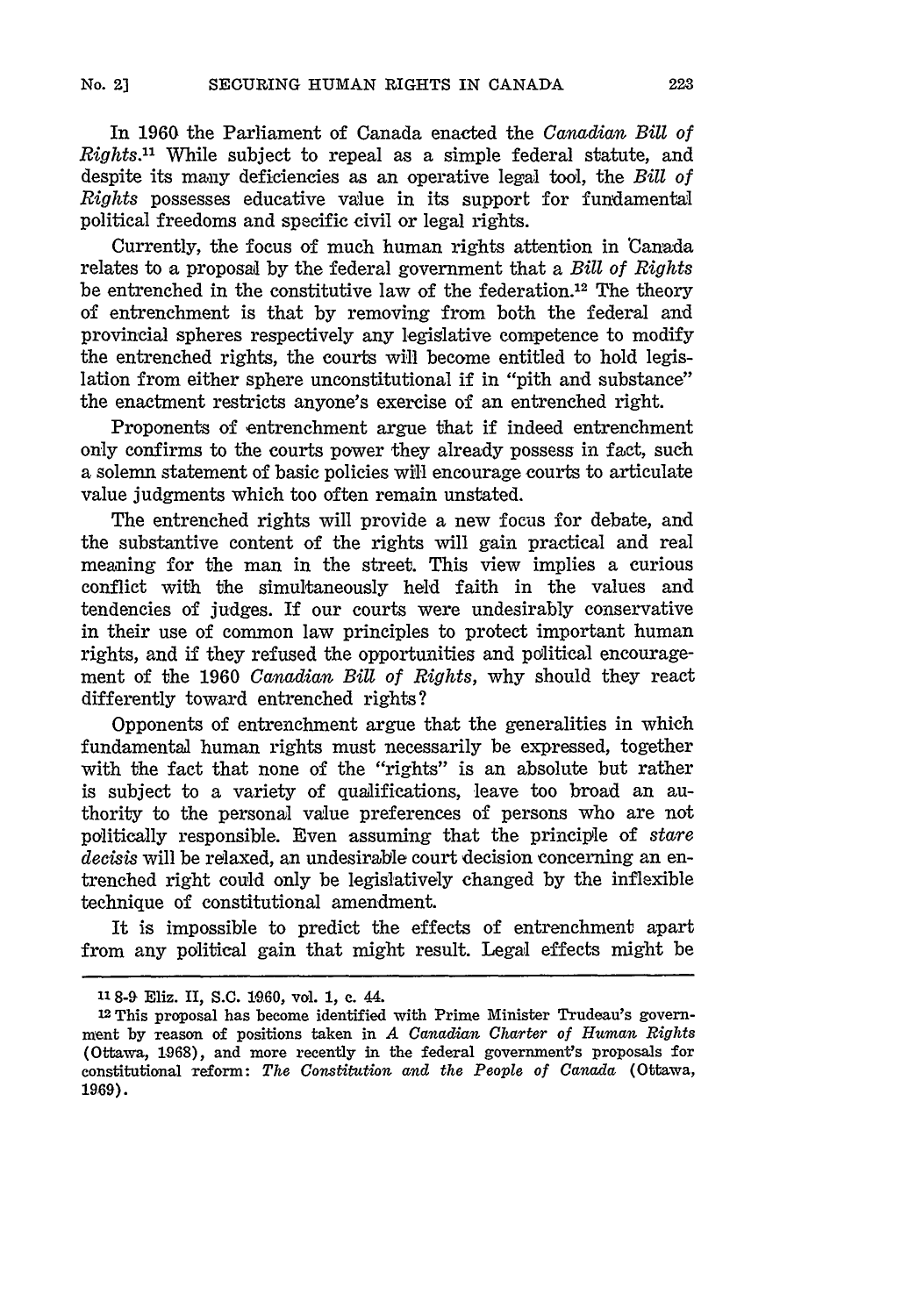extensive or they might be virtually non-existent. This uncertainty is due to the interpretative dexterity of the courts and to the flexibility permitted to them **by** the generalities of fundamental law. It is trite that abstract formulations cannot be mechanically applied to resolve particular conflicts. Rather, the statutory skeleton must be fleshed out **by** other values, preferences and rules. Reliance upon the good sense and creativity of the judiciary is, however, both ancient and essential. The specific meaning of any statement of rights for a particular employment situation, housing dispute or triad in magistrates court, must necessarily be **highly** dependent upon the dispositions of the particular judge. American experience, for example, makes this crystal clear.

Accordingly, it is possible to overemphasize the legal significance of entrenchment. The nature of argument and evidence before the courts may change substantially but it need not. Any entrenchment of basic rights will be so abstract in nature that courts will not be forced to react in any particular way. The opponents of entrenchment, on the other hand, seem to ignore the necessary flexibility the courts enjoy in applying the generalities of the existing distribution of powers in Ithe *British North America Act.* Despite traditional theory concerning the character and social role of our judiciary, there are many ways in which values are brought to bear upon the classification of laws for constitutional purposes. If political condemnation of any constitutional rule is widespread, constitutional amendment would not be difficult.

Two things are reasonably clear. First, to the extent the federal government may seek changes respecting police interrogation, the right to counsel, self-incrimination, bail, illegally obtained evidence or other aspects of criminal procedure, it need not wait upon the courts for reform. Second, the issue of entrenchment requires the consent of the provinces and in the lengthy process of constitutional bargaining which is just beginning, it will not be settled in either principle or detail apart from other issues such as the amending formula, the constitution of the Supreme Court, or the distribution of powers itself.

A different brand of federal legislative activity seems to be gaining in popularity. Distinct from armchair legislation of general orientation there is increasing resort to detailed empirical investigation into the factual setting of and requirements for specific human right problems, with a view to corrective legislation to equalize real opportunity. Current examples include the royal commissions on bilingualism and biculturalism and on the status of women, as well as the efforts to develop a new Indian policy and the hearings on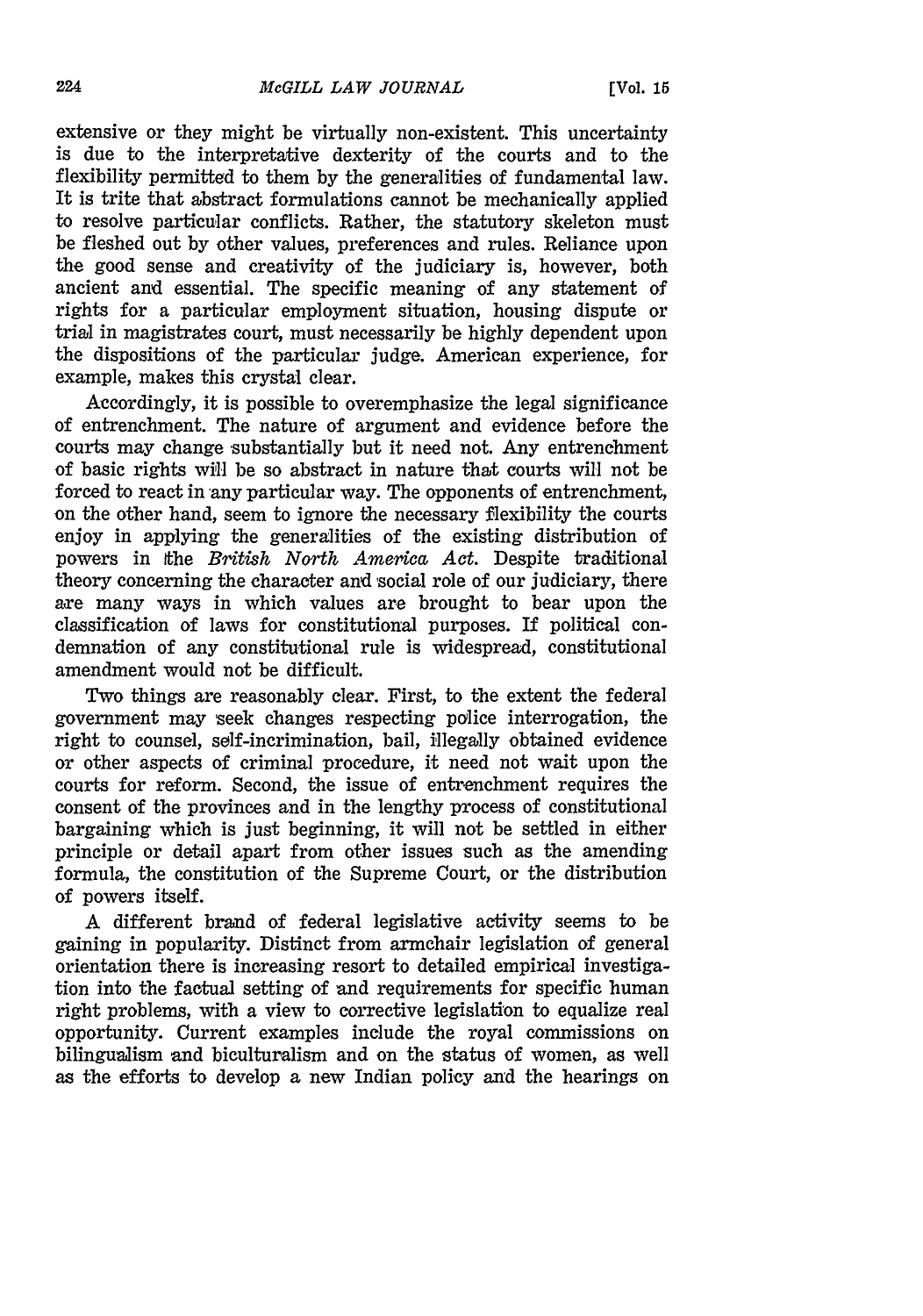housing. In all cases the human rights goals are predetermined at a fairly abstract level, the grass roots factual inquiry being directed toward the problems and techniques of effective implementation. **A** more modest exercise along similar lines culminated in the *Report of the Special Committee on Hate Propaganda,* which recommended new criminal legislation to prohibit communication advocating genocide or group defamation, or incitement to hatred along racial lines.13

#### **III.** Conflict Resolution

Legislative declaration has only very limited value in the absence of effective techniques of implementation. Forms of implementation include education, assistance programs, and meaningful application of the principles in the process of resolving conflicts between individuals or between individuals and government. In the area of conflict resolution Canadian practices and emphasis within the last two decades have moved toward more flexibility, localization, and specialized machinery.

#### (a) *Judicial*

Historically, of course, the main agency for implementation has been the regular courts. Even in the absence of specific statute the judiciary at no time seemed obviously frustrated by a lack of guiding common law principle if the particular judge perceived a situation offensive to his scale of values. Several major Supreme Court of Canada decisions in the 1950's discussed problems of basic democratic values and to an extent defined a charter of political freedoms for Canadians. 14 In a notable case in 1945, the Ontario High Court held invalid a covenant restricting the sale of land along racial lines, on the ground that the covenant contravened public policy.<sup>15</sup> As evidence of public policy the court cited the *United Nations Charter,* the *Atlantic Charter,* anti-discrimination legislation in Canada, and speeches of political leaders in allied countries.

Judicial use of Canadian human rights legislation has been conservative and unresponsive. The few prosecutions under provincial anti-discrimination legislation have not created interesting jurisprudence. Despite many arguments and opportunities to apply the *Canadian Bill of Rights* to specific problems arising under federal legislation, and despite an interpretative instruction in the

<sup>13 (</sup>Ottawa, 1966).

*<sup>1</sup> <sup>4</sup> E.g., Saum r* v. *City of Quebec,* **[1953]** 2 S.C.R. 299; *Chaput* v. *Romain,* [1955] S.C.R. 834; *Switzman* **v.** *Elbling, supra,* n. **10;** *Roncarelli V. Duplessis,*  $[1959]$  S.C.R. 121.

*<sup>15</sup>Re Drummond 'Wren,* [1945] O.R. 778, 4 D.L.R. 674.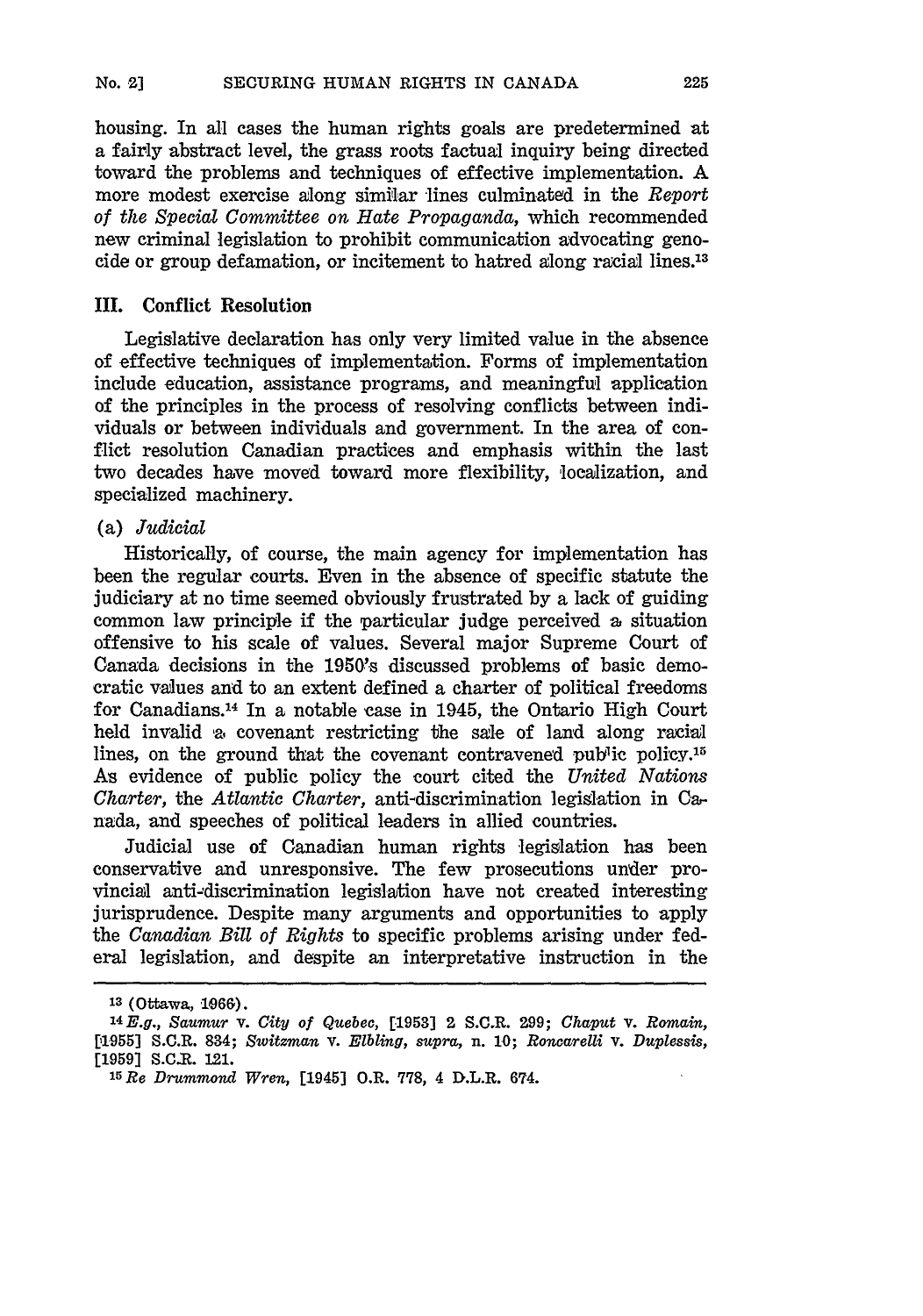*Bill of Rights* that every law of Canada shall, in the absence of specific provision to the contrary, be construed and applied so as not to abrogate or infringe any of the rights or freedoms declared in the *Act,* the courts have emasculated the *Act* and rendered it virtually meaningless. 16 A case is currently before the Supreme Court of Canada which may alter past tendencies. A charge of intoxication laid under the *Indian Act* was dismissed on the ground that section 94 of the *Indian Act* is discriminatory and therefore inoperative by virtue of the *Bill of Rights.17* The Crown is appealing.

#### (b) *Non-Judicial*

Legislative provisions respecting egalitarian, economic, linguistic and legal rights can usually be more specific and detailed than those guaranteeing political freedoms. In these areas of greater specificity, specialized commissions can play a very practical role supplementing judicial protection of human rights. The authority of the courts is a desirable backstop for the enforcement effort, but its use is attended with some formality, delay and expense, elements which prevent effective enforcement in certain types of cases.

In **1958** Ontario established an Anti-Discrimination Commission to publicize egalitarian legislation.'8 In 1962 this agency was replaced by the Ontario Human Rights Commission,<sup>19</sup> a body with full-time specialized staff charged with administrative and supervisory functions as well as that of 'public education. Since the Ontario experiment has enjoyed a significant measure of success and has been partially emulated in Nova Scotia, New Brunswick and Alberta, it merits some examination.

The purely educative efforts of the Ontario Human Rights Commission comprise a very important aspect of its work, but more interesting is the Commission's role in the process of conflict resolution. Persons who feel they are victimized by practices contrary to the *Ontario Human Rights Code* or the *Age Discrimination Act* may submit a formal complaint, written and signed, to the Commission. A Commission investigator from the nearest regional office then interviews the complainant. If a contravention of the legislation seems to have occurred, the Commission officer seeks by personal contact to arrange a conciliated settlement between the parties. The methodology of conciliation is very flexible. Accusations

**<sup>16</sup> See** Tarnopolsky, *The Canadian Bill of Rights,* (Toronto, **1966). See** *Whitfield* **V.** *Canadian Marconi Co.,* **(1967), 68 D.L.R. (2d) 251, 766.**

*<sup>17</sup>R. v. Drybones,* **(1967),** 64 D.L.R. **(2d) 260** (N.W.T. **Court** of Appeal).

*Is The Anti-Discrimination Commission Act,* **6-7** Eliz. **II,** *S.O. 1958,* **c. 70.** *<sup>19</sup>Supra, n.* **7.**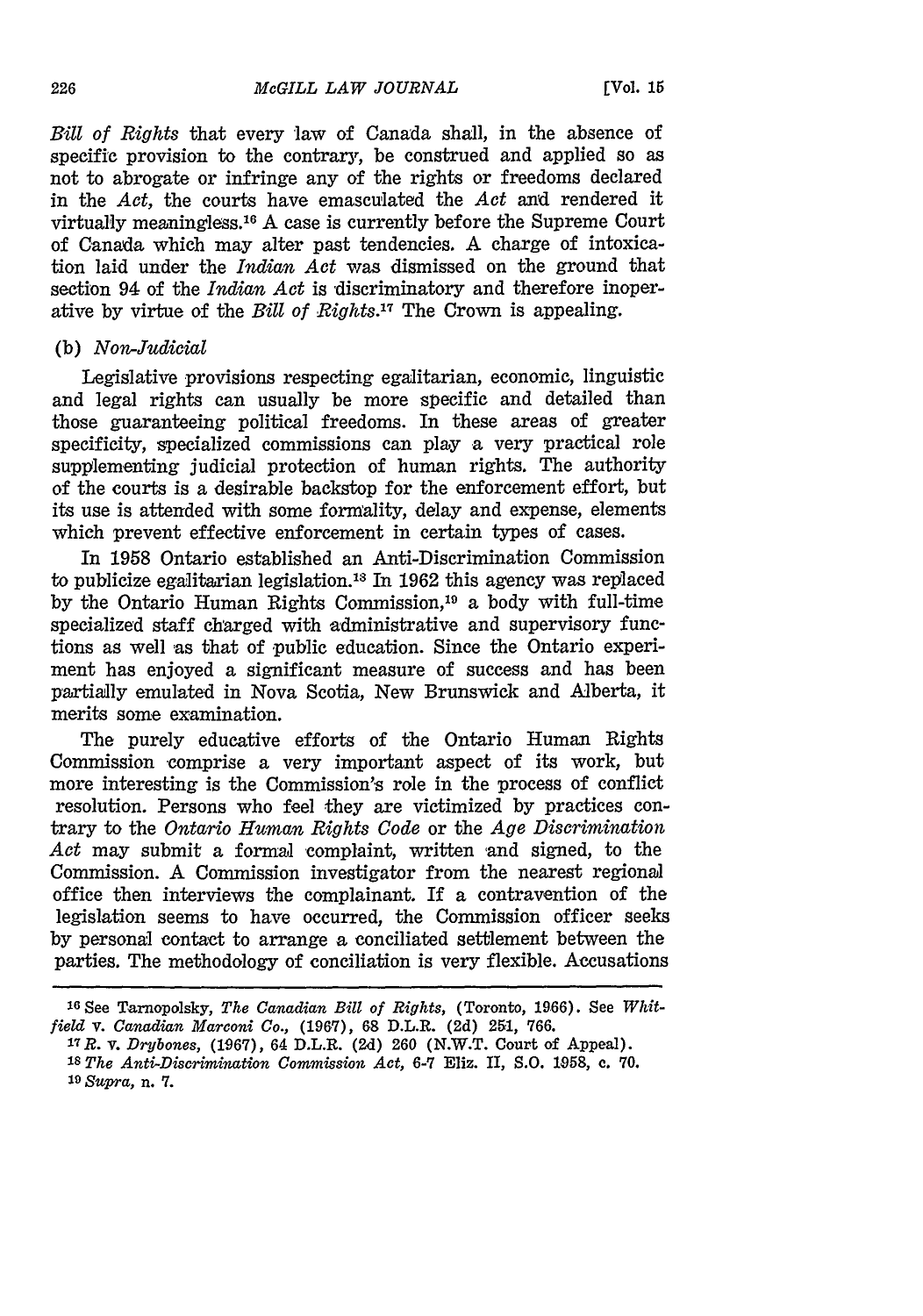are avoided if possible, in order to prevent any hardening of positions which would frustrate the process. Usually the settlement sought is an offer of employment or accommodation as the case may be, and assurance that the provisions of the *Code* are being and will be honoured. The Commission claims extensive success for its conciliation efforts. From time to time, however, conciliation fails, in which event the Commission may recommend that the Minister appoint an independent person, usually a judge or legal scholar, to sit as a Board of Inquiry. Increased danger of publicity has often inspired settlement in the forty or so instances, out of about two thousand formal cases, that over the course of six years have gone as far as a Board of Inquiry. The function of the Board is to determine whether a probable breach of the legislation has occurred, and to this end the Board has power to summon witnesses and take evidence. The Board may recommend to the Commission that the complaint not be pursued further, or it may recommend to the Minister of Labour that he issue an order or that a prosecution be brought. The sanction provided for successful prosecution is a fine.

The obvious value of the Commission lies in its informality, its flexibility, its speed, and in its demonstrated ability to secure meaningful relief in many cases which have come to its attention. It supplies the knowledge, financial resources and much of the initiative, the lack of which would otherwise usually prevent or inhibit a disadvantaged person from seeking redress. The Commission's ability to function depends upon reasonably precise legislation, a diminished role for subjective value judgment, and widespread public support for the norms embodied in the legislation.

Human Rights Commissions in Canada have healthy, flexible and experimental attitudes toward their procedures, and anendments are effected as shortcomings become apparent. Professor Tarnopolskv has ventured several valuable suggestions for improvement in Ontario, concerning the laying of complaints, procedural safeguards in the processing of complaints, increased authority for investigators, judicial review of Inquiry findings, the whole subject of ministerial orders, and the realignment of penal sanctions both for the discriminatory act and for interference with investigation.<sup>20</sup> Another question which has been raised asks whether the *Human Rights Code* does not impose a conflict of objectives upon the Commission, by inducing it to seek simultaneously publicity on the one hand, and on the other hand the confidentiality from which conciliated

2o Tanopolsky, *The Iron Hand in the Velvet Glove: Administration and Enforeement of Human Rights Legislation in Canada,* **(1968),** 46 Can. Bar Rev. 565.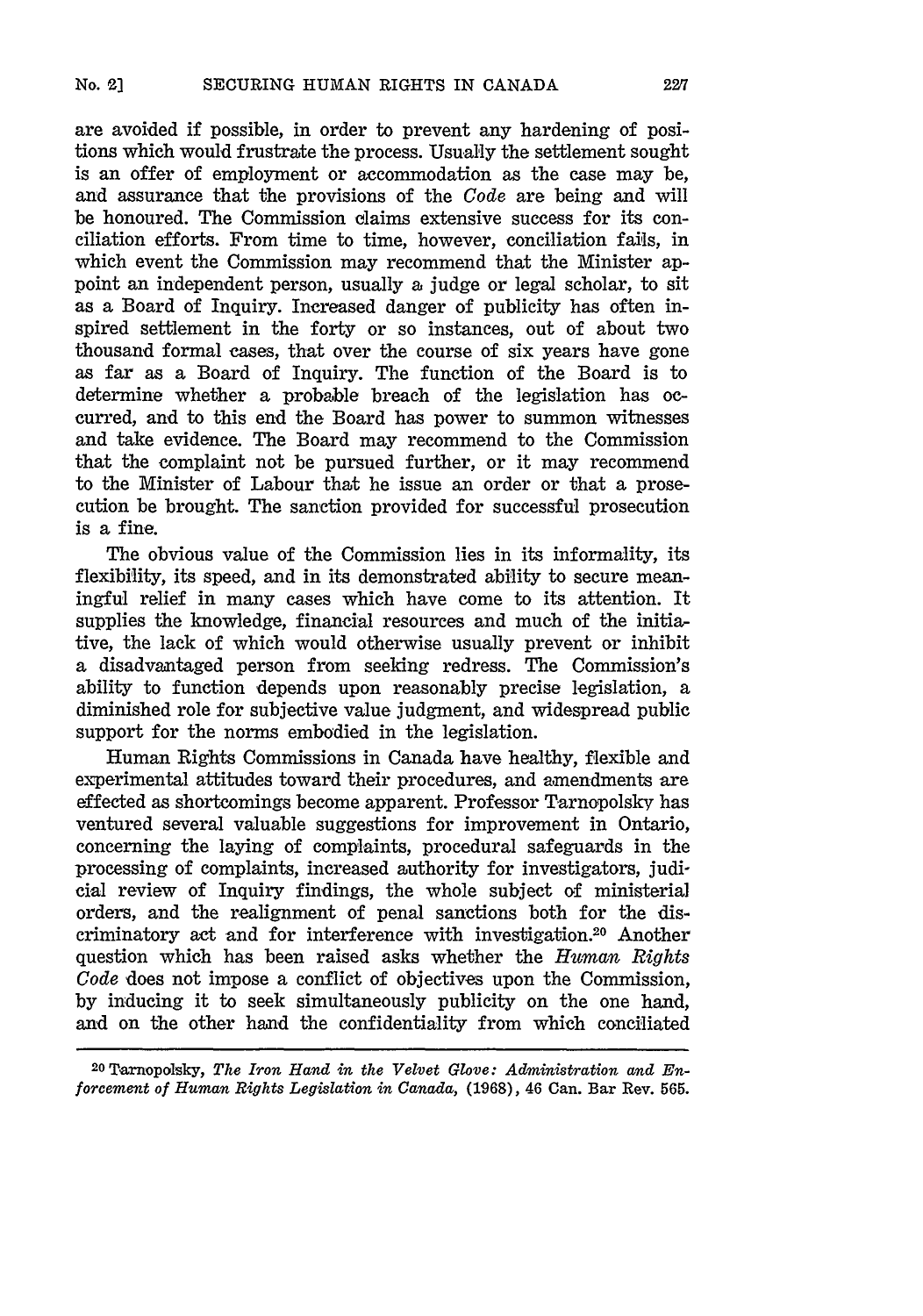settlements spring.<sup>21</sup> Effective relief for a complainant may preclude publicity.

Policy respecting prosecutions also presents problems. The Commission appears to have a bias against prosecution in the regular courts, and as a, result we are possibly deprived of a very valuable type of publicity. On the other hand, prosecution may not be thought appropriate for the polite unthinking bigot, or it may frustrate the immediate interests of the complainant.

Another potential problem concerns the appointment of boards of inquiry. Only nominally does the Minister of Labour select, and pay, the chairman. In practice the selection is made **by** the Commission, a situation which presents at least the possibility of compromised independence or impartiality.

Apart from the possibility of prosecution, section **13(6)** of the *Ontario Human Rights Code* permits the Minister, acting upon the recommendations of the Commission, to issue "whatever order he deems necessary" to carry into effect the recommendations of a board of inquiry. This power includes the right to withhold or deny licences. Such an order is final. In the case of successful prosecution, the Minister may apply for a permanent injunction.

Similar flexible supplements to formal court action, as grievance procedures for individuals, have developed in the area of administrative action. As government extends its functions there is an increasing risk that civil, or "legal", rights will be compromised. Here again several Canadian jurisdictions have recognized that common law procedures are too cumbersome for the majority of cases and have adopted a compatible civilian institution, the ombudsman. The function of the ombudsman varies in detail according to the statute constituting his office, but in essence it is to hear and investigate individual complaints on an informal basis, and to negotiate settlements.

Short of a cooperative federal-provincial human rights agency, the federal distribution of powers prevents our having one supervisor responsible for safeguarding the whole spectrum of human rights. But the principle of specialist supervisors is gaining acceptance domestically as well as internationally as a useful technique. The most recent Canadian example is the proposal by the federal government to establish an office of Commissioner of Official Languages

<sup>21</sup>**This** point is elaborated by H.W. Arthurs in his report as Chairman of a Board of Inquiry into a complaint by Reust against I.B.E.W. Local 120, Nicholls and Turner (April, 1968).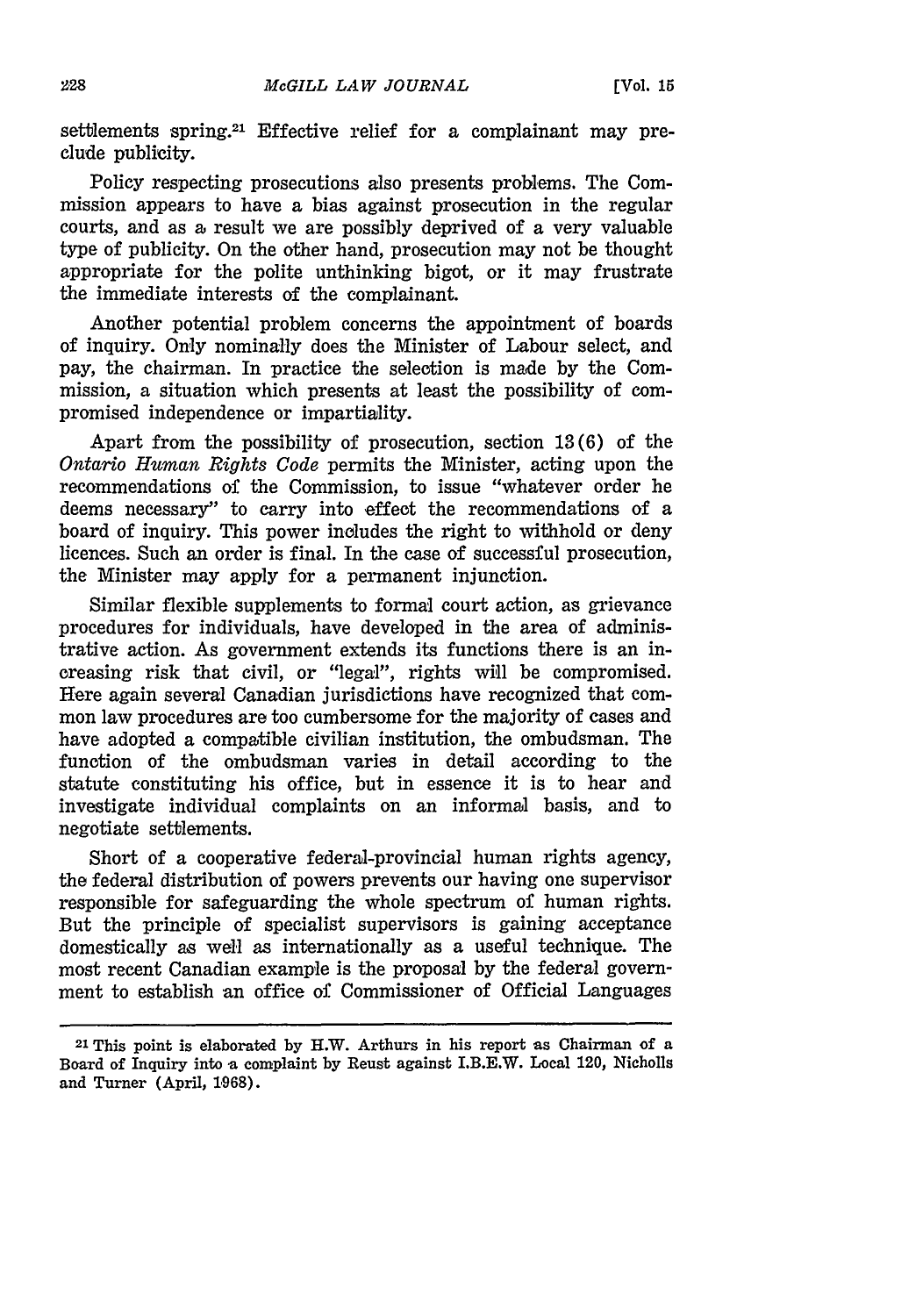for Canada.22 Like an ombudsman, the proposed Commissioner will have authority to initiate investigations in the execution of his function, which will be to ensure recognition of the equal status of the French and English languages in the administration of the affairs and institutions of the Government of Canada. He will be able to summon witnesses, administer oaths and receive evidence. As with the ombudsman, the remedial procedures at his command will be report, recommendation and publicity.

Like the United Nations High Commissioner for Refugees and the proposal for a United Nations High Commissioner of Human Rights, these various types **of** full-time professional watchdogs have great flexibility and can act with efficiency. An important public judgment they represent is that the expense of certain types of enforcement procedures for human rights should be borne **by** the public as a whole rather than **by** the particular victim.

## IV. Education **and Publicity**

Nourishment of a broadly based public opinion favouring meaningful human rights is the most difficult and long-term technique of protection and the one with the fewest tangible results. At the same time it is the most important task of all and brings the most permanent and far-reaching improvements. Apart from the obvious hope that the entire psychological atmosphere respecting minorities will be maintained in a healthy state and that actual legal violations will thereby decline in number, the concrete advantages of strong liberal views held throughout the community are two. First, genera'l public respect for human rights is essential for successful mediative and conciliatory efforts of settlement. Second, it gives us valuable confidence in the strength and stability of our society, and in the good judgment and perspective of our citizenry. That we may lack this strength and judgment in Canada was indicated **by** the *Defence of Canada Regulations* in World *Wax* II, certain government a2 tivities thereunder, and more recently by the *Report on Hate Propaganda.*

Members of the Canadian public are increasingly reached by a wide variety of educative efforts. These range from conferences and publicity concerning the *Universal Declaration of Human Rights,* held every year since 1948 and including a concentrated effort in 1968, to declaratory statutes such as the *Canadian Bill of Rights,* and to a rapidly growing study of and literature on human rights. Incidental benefits also derive from news media transmission of

**<sup>22</sup>** Bill C-120 (Official Languages) **1968,** clauses 19-34.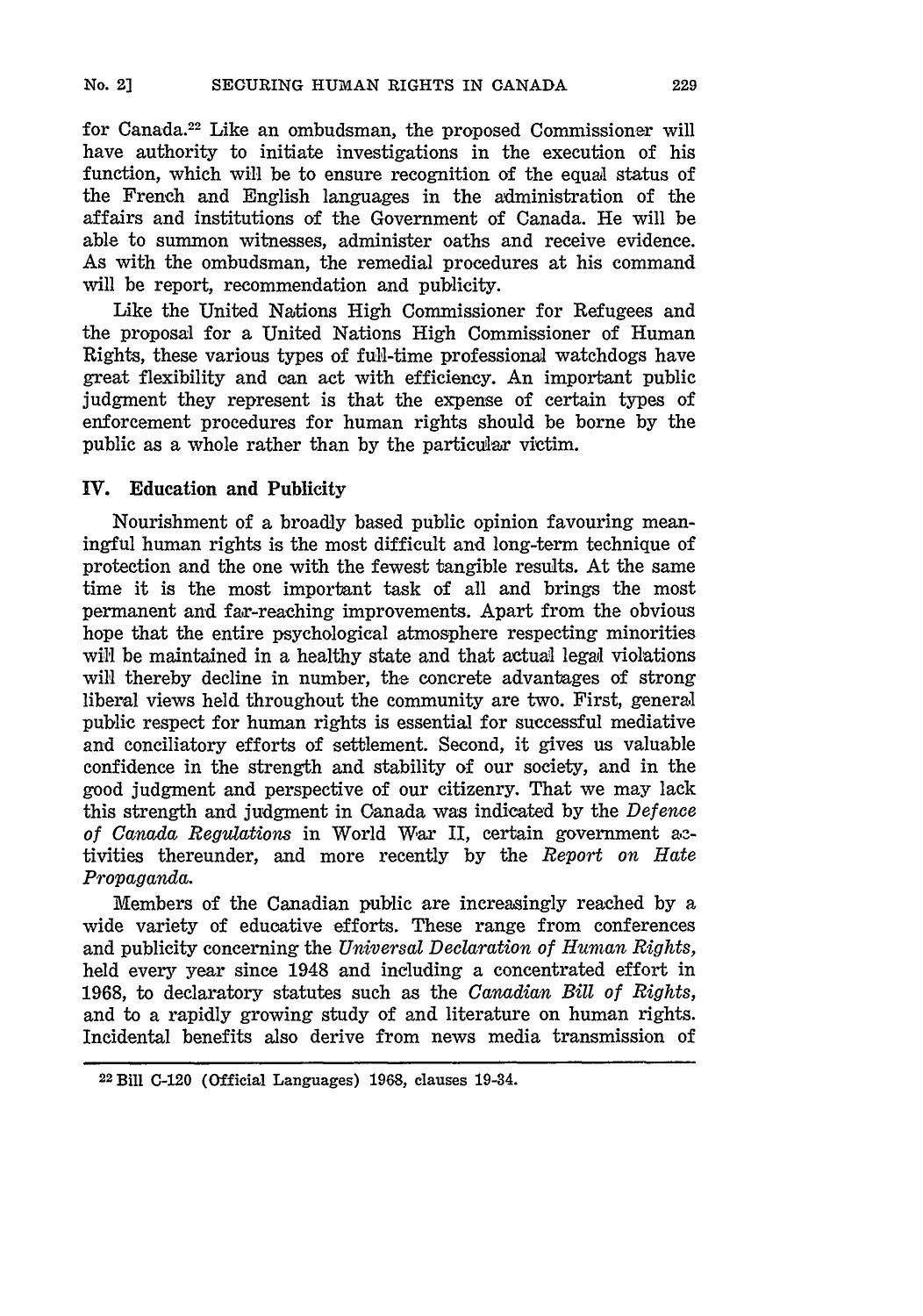current events with its increasing human rights content. Dramatic civil rights events in the United States are frequently geared to the mass media. Attention of people around the world is thus focussed particularly upon egalitarian and economic rights. Canada has perhaps gained most from this **by** virtue of her close media ties with the United States. The mass media also respond well to other spiralling facets of the growing activity and interest over the whole spectrum of human rights.

The most systematic Canadian publicity effort is that of the Ontario Human Rights Commission. The Commission, with its predecessor, has for ten years represented a commitment **by** the Government of Ontario to publicize its fair practices laws and thereby to further the cause of human rights. Included in the regular circulation of its journal and newsletter service are ethnic and other social organizations as well as over **150,000** individuals. A wide variety of informational pamphlets are also distributed. Commission staff members engage in various forms of public relations work, and the cases before the Commission receive encouraging coverage in the newspapers. Direct approaches are made to employment agencies, newspapers, key industries and associations of real estate agents. Minority groups and "ghettos" are likewise sought out for special educational programs.

There is an observable correlation between the Commission's educational activities and the number of complaints received.<sup>23</sup> Over the first four years of its operation the case load of the Commission increased almost thirty-fold, while the education and publicity budget increased four to five times.

In **1968** the Commission sponsored a research project to examine all social studies textbooks used in provincial schools for attitudes to minority groups and implications for discrimination generally.

### V. Economic Rights

It is axiomatic that the formal enumeration of particular rights is but one facet of an effective human rights program and may be a meaningless exercise in the absence of a material base permitting their enjoyment. The rhetoric of human rights has a hollow ring for the immigrant or displaced worker in a Toronto slum, the family scratching out a precarious existence from a small farm,

**<sup>23</sup>**Speech **by** the Commission Director, Dr. Daniel **G.** Hill, "Protecting Human Rights in Ontario", November **27, 1967.** See also the paper prepared **by** Dr. Hill for the National Conference on Human Rights, December, **1.968:** "The Role of a Human Rights Commission: The Ontario Experience".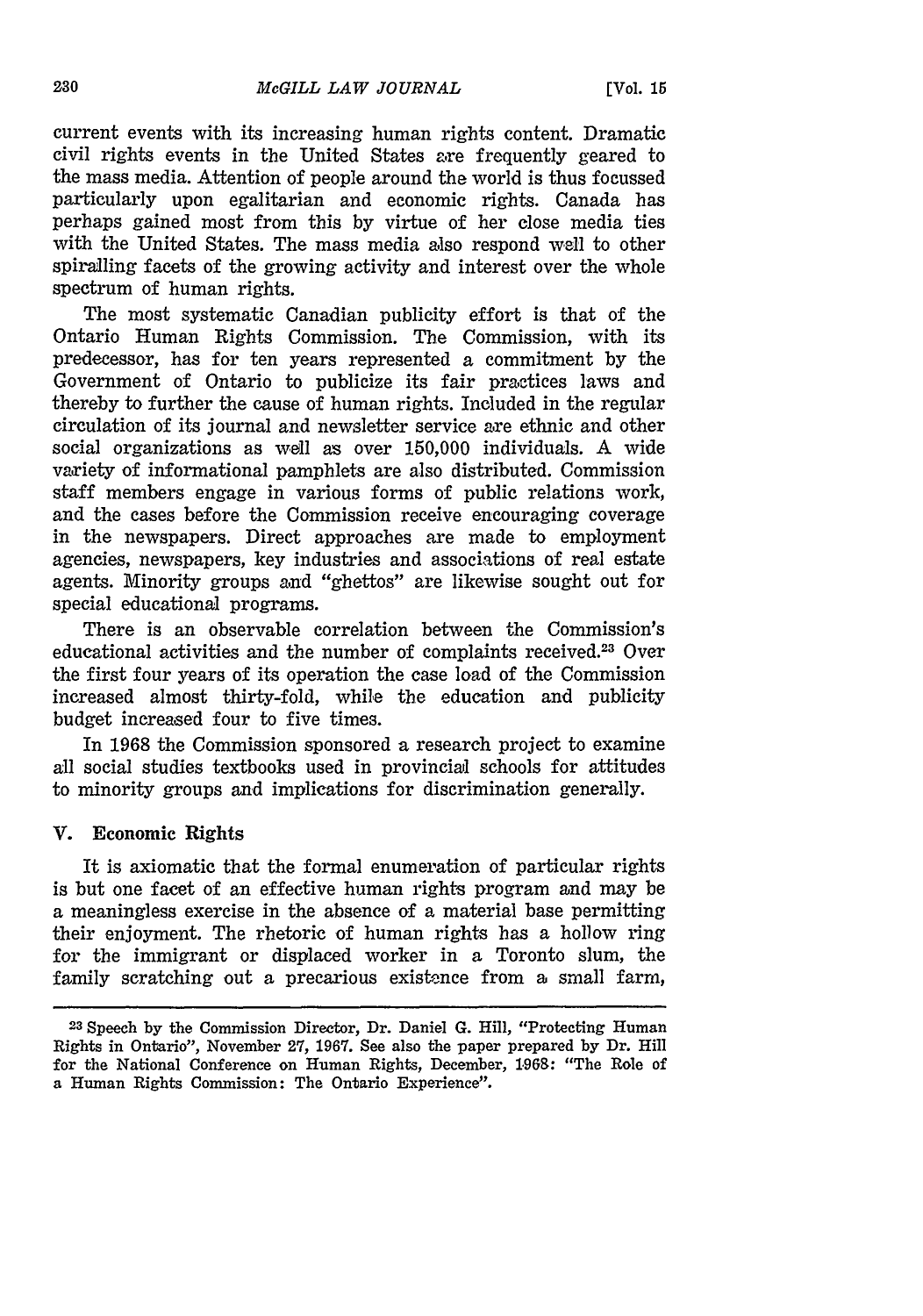or the Indian on the reservation. Such individuals are in a real sense the victims of what has been called the "accidental century".<sup>24</sup> They are just as effectively denied freedoms as if someone openly refused them in a discriminatory fashion. Since the focus of human rights efforts is the freedom and dignity of the individual human being, the means of denial are incidental. General realization of this mutual interdependence between the traditional rights and physical and mental well-being has resulted in this century in a considerable broadening of the scope of "human rights" activity. For the same reason, once the enjoyment of an economic or social right becomes a precondition for the enjoyment of a legal or political right, it becomes artificial to pursue any conceptual distinction between them. The converse is likewise true. What meaning have rights to life, health or education, in the absence of guaranteed access to legal services, health services, proper nourishment and guaranteed access to educational facilities **?**

Economic disparity is not a new phenomenon, but its relevance to any meaningful program of human rights has recently been brought sharply into focus in the United States and Canada.25 The Marxist view has unfailingly dismissed Western developments as either a fraud or, at best, an irrelevance, for their attempts to implement traditional human rights goals without embarking on the essential first step of guaranteeing basic economic rights.20 Closer to home, Michael Harrington dispelled much of our complacency when he wrote of "The Other America"  $-$  a segment of society whose economic deprivation excludes them from full enjoyment of many of the democratic values.<sup>27</sup> That the problem of poverty has a Canadian dimension was graphically illustrated in 1968 by the Fifth Annual Review of the Economic Council of Canada.

In the United States, the call by black militants for black control of the economic infrastructure of the ghetto as an essential first step toward a goal of human dignity recently received the imprimatur of Mr. Nixon, who espoused an enigmatic concept of "black capitalism" during his campaign for the Presidency. During the 1968 Canadian federal election Mr. Stanfield advocated the establishment of a guaranteed minimum income, a proposal now echoed quite widely

<sup>24</sup> Harrington, *The Accidental Century,* (1965).

<sup>25</sup> See Harrington, *The Other America,* (1962), and the *Fifth Annual Review of the Economic Council of Canada,* **(1968),** Chapter 6.

<sup>2</sup> 6 See, for example, *The Socialist Concept of Human Rights,* Institute for Legal and Administrative Sciences of the Hungarian Academy of Sciences, (Budapest, 1966). *<sup>27</sup> Supra,* n. 25.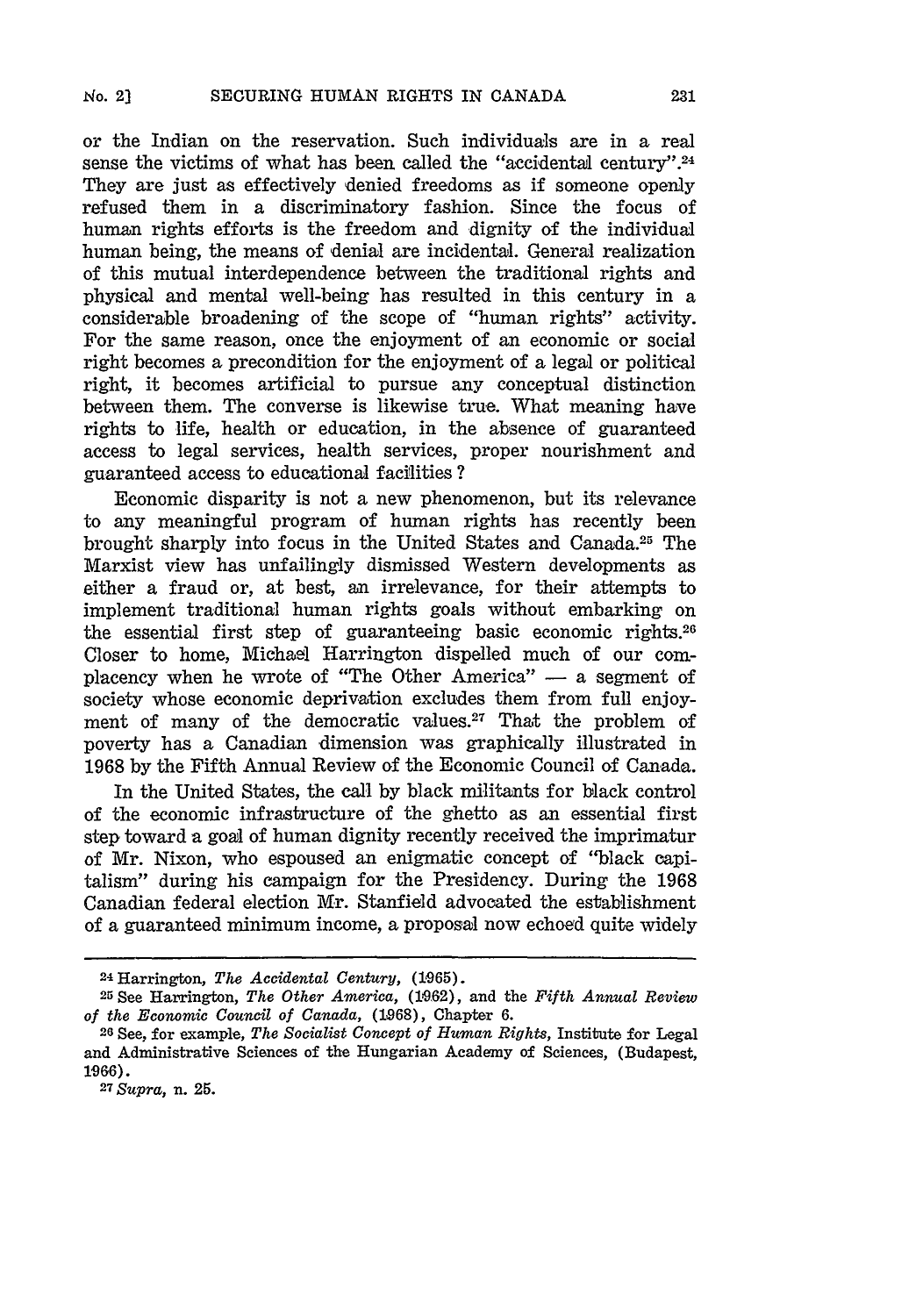in Canada.28 Such diverse spokesmen may disagree about the strategies to be pursued but they give added emphasis to the realization that the economic advancement of disadvantaged groups is an essential step in the implementation of human rights.

The right to social security and entitlement to "the economic. social and cultural rights indispensable for [the individual's dignity] and the free development of his personality", as well as the right to an adequate standard of living were included in the 1948 *Universal Declaration.29* However, the traditional western approach to human rights implementation has been to relegate economic, social and cultural rights to a secondary role. The reluctance of many states to undertake formal obligations in the economic field was an early stumbling block to the protracted task of translating the aspirations of the *Declaration* into the limited reality of an international convention. The compromise result took the form of two separate instruments: the *International Covenant on Economic, Social and Cultural Rights* and the *International Covenant on Civil and Political Rights.30*

Tarnopolsky has noted that the development of human rights in Canada, as in the other major common law systems, has historically been primarily concerned with the need to protect the individual from arbitrary interference by government.<sup>31</sup> The problem posed was that of two unequal parties  $-$  the individual and the state  $$ with the recognized need for and implicit adequacy of the rule of law, exercised through a sovereign Parliament and independent judiciary, to guarantee the individual certain fundamental freedoms and rights. Traditionally these have included freedom of expression, association, religion, the right to a fair and public trial, freedom of contract and freedom to hold and dispose of property. The technological revolution of the past hundred years has, however, transformed our society. It has led to the creation and development of resources which have given new meanings to traditional legal concepts. Freedom of contract, for example, has long been modified in situations involving a socially unacceptable imbalance of power. Freedom of expression has taken on a new dimension in the age of television and mass communications, and freedom of association

29 The *Universal Declaration of Human Rights,* 1948, Articles 22 and 25.

*<sup>31</sup>Supra,* n. 20.

<sup>28</sup> See, for example, *A Statement by the Canadian Welfare Council: Social Policies for Canada,* Part I, (Ottawa, January 1969).

<sup>3</sup>oBoth were adopted and opened for signature, ratification and accession by General Assembly resolution on December 16, 1966. (1966), U.N. Doc. A/6316, pp. 49 and 52.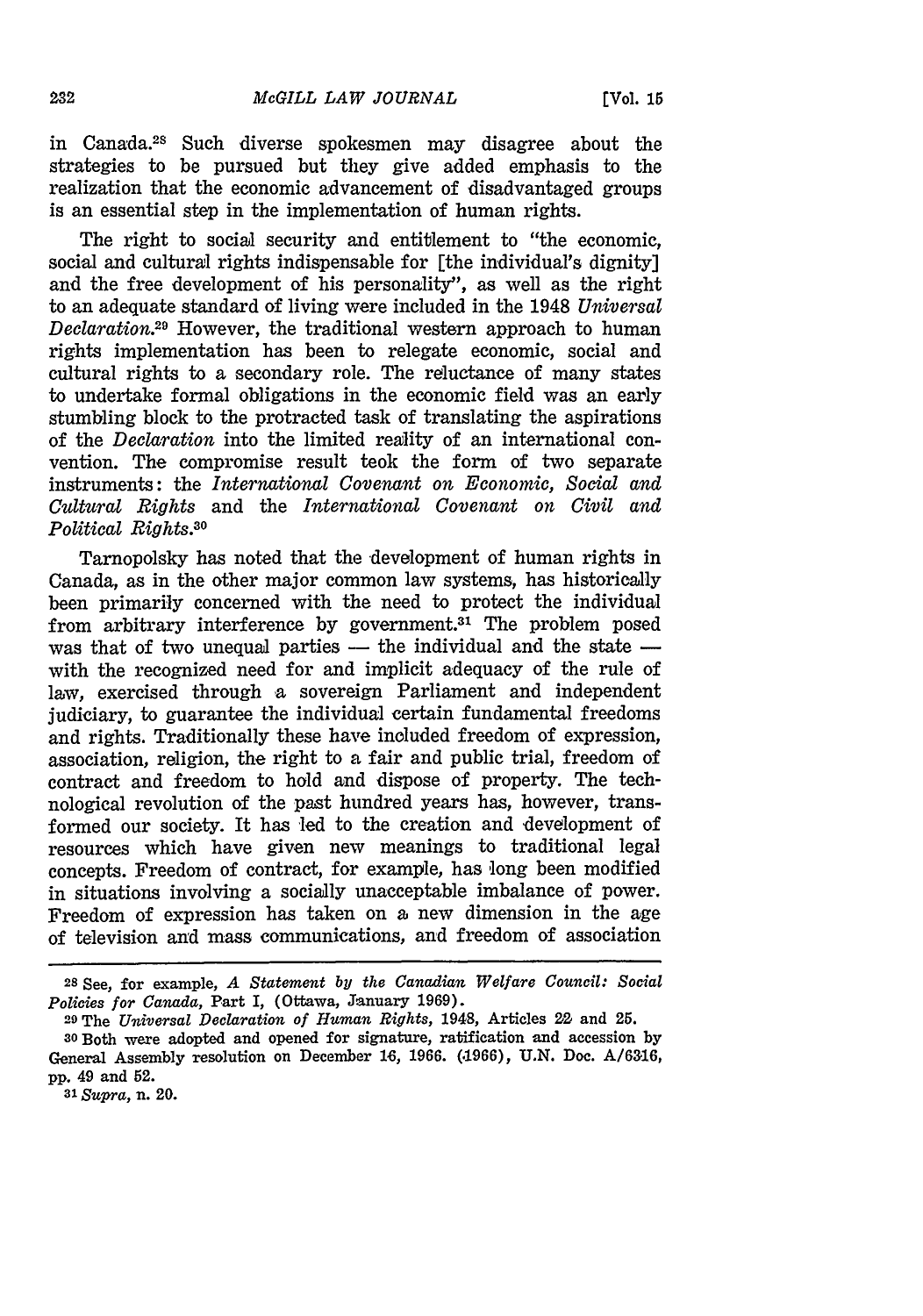now has to be seen in the context of the sophisticated machinery which regulates many aspects of business and labour relations.

In obvious ways the technological revolution has made it possible for many more people to exercise certain rights effectively. Increased educational facilities have led to greater awareness of the individual's rights, and a sophisticated communications system has resulted in closer scrutiny of certain arbitrary abuses of power. However, the dramatic developments of the past century have created their own problems. <sup>32</sup>

Enormous increase in our gross national product has led to a quickly rising standard of living from a national point of view. But these advances have benefited some segments of the population more than others. There remain literally millions of Canadians who are economically deprived <sup>33</sup> - people who have been untouched or swept aside by the onrush of our technology. At the same time, one effect of these changes has been to create new expectations and to lead to a growing awareness that it is anomalous to talk of an effective program of human rights while so many people live in conditions which effectively deny them access to such rights and which in themselves constitute a negation of any goal of human dignity. Concomitant with this has been the increasing realization that the traditional and almost exclusive common law emphasis on legal rights is no longer adequate. In order to meet the special problems of our age government can no longer be viewed solely as an antagonist; rather, its positive and beneficial capacities must be exploited. Pierre Trudeau gave succinct expression to this problem in **1961:**

Within such a legal framework, western man reached standards of living undreamed of four centuries previously. But in the process, he had set up institutions wherein the principle of maximum self-assertion by all was eventually to lead to maximum insecurity for many. Economic Darwinism produced a great increment in the wants and needs of industrial man, but not always the means to fulfill them adequately. More and more people began to realize that the concept of civil rights availed them little against such realities as economic exploitation or massive unemployment.<sup>34</sup>

Periodic attempts have been made to mitigate the more extreme social inequalities, but recent evidence suggests there remain severe

<sup>32</sup>See the Montreal Statement of the Assembly for Human Rights, (March, **1968),** Section IX.

**<sup>33</sup>The** Economic Council pointed out that 4.2 million Canadians live below "low-income" levels. The vast majority of these exist in a condition of poverty, with all its implications: *Fifth Annual Review of the Economic Council of Canada,* (1968), p. **109.**

*<sup>34</sup> Economic Rights,* (1961-62), **8** McGill L.J. 121, at p. 121.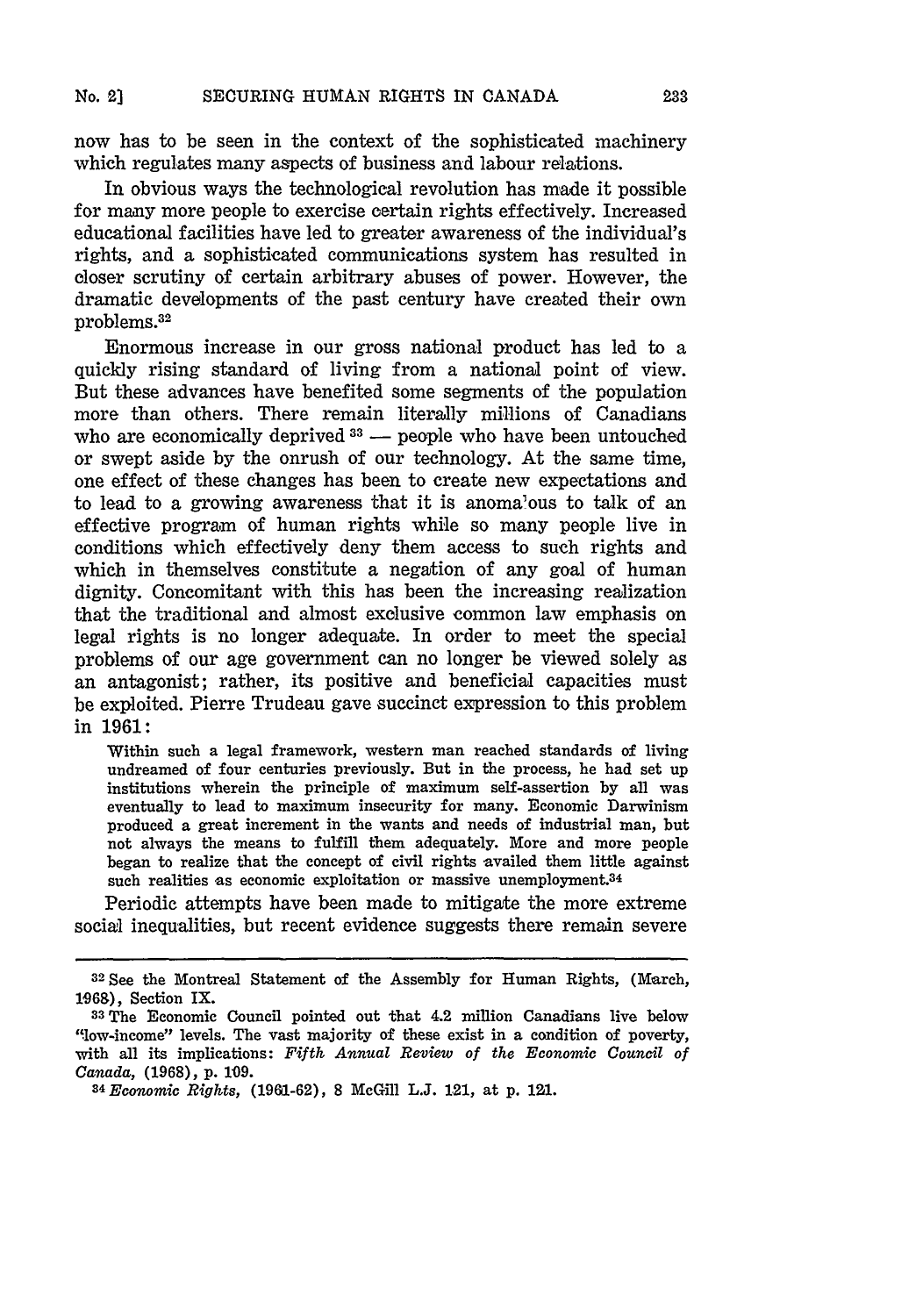economic disparities between different groups and regions within Canada, particularly when measured in terms of income distribution.<sup>35</sup>

The positive role of government as an agency for channelling resources to implement human rights goals is manifested in a number of areas. Notable in this regard are the variety of federal and provincial welfare schemes. These plans vary in nature but are generally aimed at providing a measure of financial security for the individual. Some are universal in that they involve the payment of allowances regardless of actual need. Examples here are family, youth and old age allowances. Other plans fall within the rubric of social insurance, whereby benefits accrue in proportion to contributions made **by** the individual. Where contributions are tied to earnings, the more **highly** paid will usually receive higher benefits. The person who has no **job** and is therefore unable to pay into the various social insurance funds does not benefit from such schemes. He is more likely to be dependent upon the third type of program  $-$  social assistance  $-$  under which payments are made upon proof of actual need on the part of the individual.<sup>36</sup>

Government has also moved in other areas. The framework has been laid to supplement existing hospital insurance plans with a comprehensive medicare program, to be operated **by** the provinces with fifty per cent of the cost being met by the federal government.<sup>37</sup> Ontario has recently established a promising legal aid plan funded **by** the province.38 Much will depend on the manner in which this plan is administered, but it does have the potential to provide access to adequate legal assistance and counselling for many of those who have hitherto been precluded **by** their financial circumstances from the benefits of such service.

We have, therefore, gone part of the way towards removing some of the more intolerable inequities, but we have done this on an *ad hoc* basis, often without any clearly articulated goals. There remain certain basic issues to be faced. In spite of the various programs aimed at economic and social betterment, one in five Canadians still lives in poverty<sup>39</sup> and is denied full participation in our society.

*<sup>35</sup>Fifth Annual Review of the Economic Council of Canada,* (1.968), especially at p. 106 et *seq.*

**<sup>36</sup>**For a general review of the various types of social insurance and welfare programs, see the Statement by the Canadian Welfare Council, *supra,* n. 28.

*<sup>37</sup>Medical Care Act,* **14-15A6** Eliz. II, S.C. 1966-67, c. 64. The success of this Plan will depend on federal-provincial cooperation, which is by no means assured. **<sup>38</sup>***The Legal Aid Act, 1966,* 14-15 Eliz. II, *S.O.* **1966,** c. 80.

**<sup>39</sup>**Such was the conclusion arrived at by the Economic Council, following their discussion of the problem of definition: see *Fifth Annual Review, supra,* n. 35, pp. **103-AO.**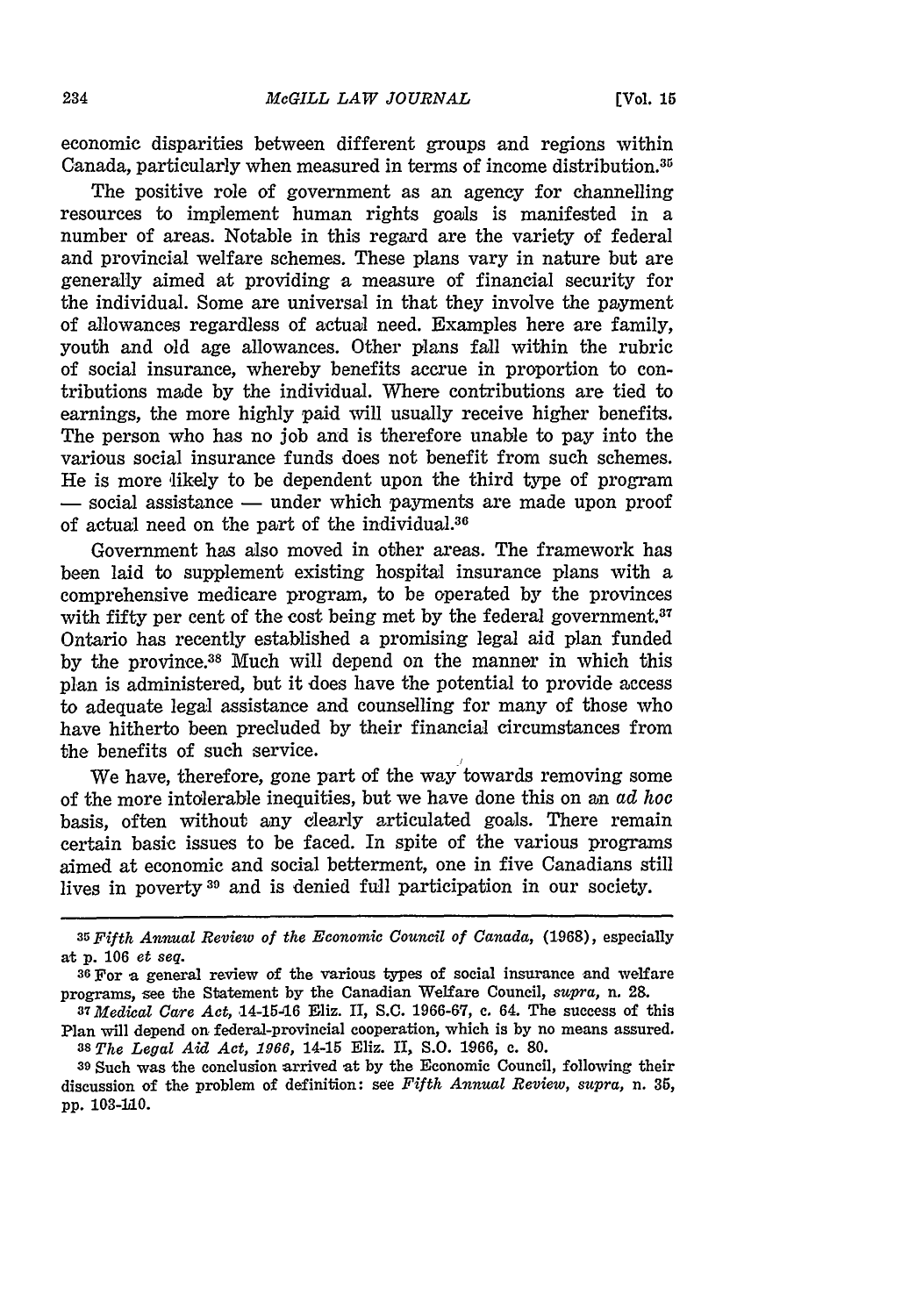There is also an unfortunate correlation between poverty and other disadvantages. The poor are less likely to receive adequate education and to acquire the developing skills that our society demands. They are also more prone to physical and mental illness. As a result of these factors they are in turn the least employable and the least likely to achieve financial security without assistance. It is a vicious and inhuman circle, with poverty both the cause and the effect. As an adjunct to this material deprivation there often exists a malaise, which is a less apparent but perhaps more insidious threat to human dignity  $-$  the *culture* of poverty.<sup>40</sup> In the words of the Economic Council:

Much more serious and more widespread is the kind of low-income situation that carries with it a sense of entrapment and hopelessness. Even the best statistics can only hint at this. They cannot capture the sour atmosphere of poor health and bad housing - the accumulated defeat, alienation and despair which often so tragically are inherited **by** the next and succeeding generations.41

There is a further aspect to the problem. We have spoken of poverty as denying certain groups their basic rights in society. It becomes pertinent at this point to ask, which groups? In the United States, negroes and certain other minorities constitute a significantly larger proportion of the economically disadvantaged than they do of the population as a whole. With respect to Canada the Economic Council, in presenting a breakdown of low income families, exposed both regional and racial disparities. There is a higher incidence of poverty in the Atlantic Provinces than elsewhere. Similarly, the statistics of health, life expectancy, infant mortality, education and employment are particularly ugly for our Indians, Eskimos and Metis. For example, in **1965** almost **80** percent of Indian families subsisted on annual incomes of less than **\$3,000.,** more than **50** percent on less than \$2,000., and over a quarter on less than **\$1,000.** The average life expectancy of an Indian woman in Canada is **25** years and among Eskimos the infant mortality rate is more than one in four  $-$  ten times higher than the rate for the population as a whole.<sup>42</sup> The special problems of the Indian and the Eskimo are compounded **by** differences of culture and tradition, but these groups, together with others such as many rural communities and unskilled urban workers living in areas of industrial stagnation, suffer primarily

**<sup>40</sup>**Harrington, *The Other America,* **(1062).**

**<sup>41</sup>***Supra,* n. **35,** at **p. 105.**

**<sup>42</sup>***Ibid.,* at **pp.** 121-124. For comment upon the Economic *Council Report* in general and the statistics in particular, see the general debate on the problems of and policies for Canada's Indian population, in *House of Common Debates,* March **6, 1969, pp. 6283-6332** (29th Parliament, First Session).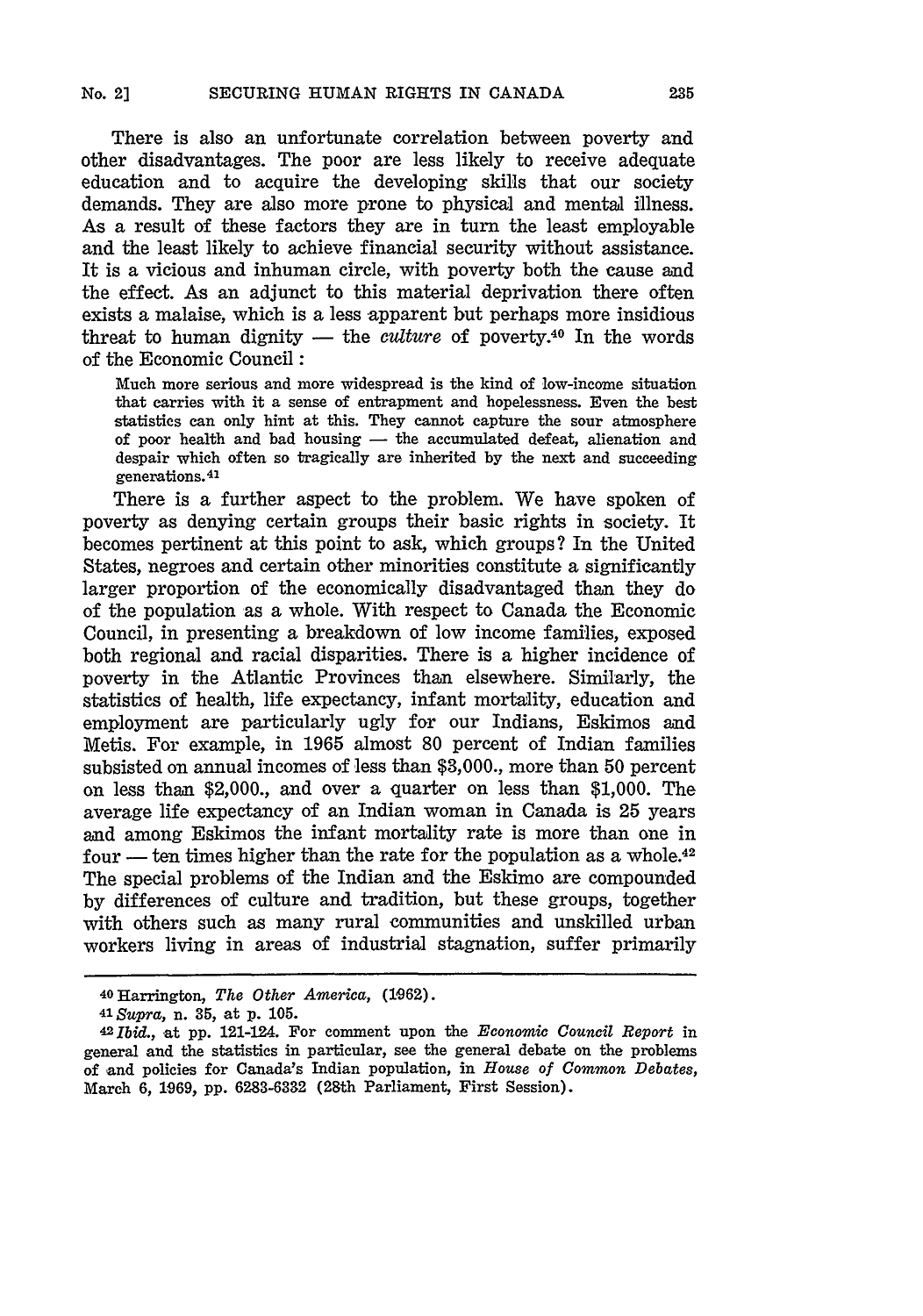because they are an irrelevance to our post-industrial society. The technological revolution has provided no place for them. What then must we do?

First, it may be taken that when western societies speak of "equality of opportunity" what we really mean is the guarantee of certain types of opportunity, or, at times, the removal of certain obstructions to an individual's pursuit of his interests. This is the case whether one looks at education (for example, student loan plans), social security, health or the right to work. "Economic rights" at their base pose political and cultural questions, and in western society the tendency is not to seek an economic levelling as a matter of principle, but rather to raise the bottom to certain functionally defined standards.

"Economic rights" go both to principle and to the detailed implementation of programs in income protection, public housing, health care and legal aid. These varieties of social security are, of course, extensively inter-related. The basic questions raised by economic rights have profound implications. Formulating answers is made more difficult because all relevant costs or benefits are neither obvious nor quantitative, but the complexities of the problems involved must not preclude the effort. A fundamental issue concerns the potentially undesirable effects of social security upon the attitudes of people. How does it affect their self-reliance? How does it affect the concern they manifest for each other on a private basis? Are there optimum levels for various programs? Are some types of programs better than others? A more obvious practical difficulty with economic rights concerns the immense cost of ideal programs. The details of income redistribution are politically sensitive and socially important. Where wealth comes from, and the criteria by which it is taken, are as critical on both the individual and regional levels as where it goes and the criteria by which it is dispensed.

The 1960 *Canadian Bill of Rights* constituted a formal restatement of the traditional fundamental rights and freedoms, with some reference to criminal procedure. Its principles were formulated at a generally high level of abstraction and it made no reference to economic rights. The recent debate in Canada over the need to entrench in our constitution a new *Charter of Human Rights* has raised anew the issue of economic rights. In the government proposals published in **1968,** some mention is made of economic rights. However, Justice Minister Trudeau considerably modified his radical call to action of a few years before:

**The guarantee of such economic rights is desirable and should be an** ultimate objective **for Canada. There are, however, good reasons for putting aside this issue at this** stage **and proceeding** with **the protection of political, legal,**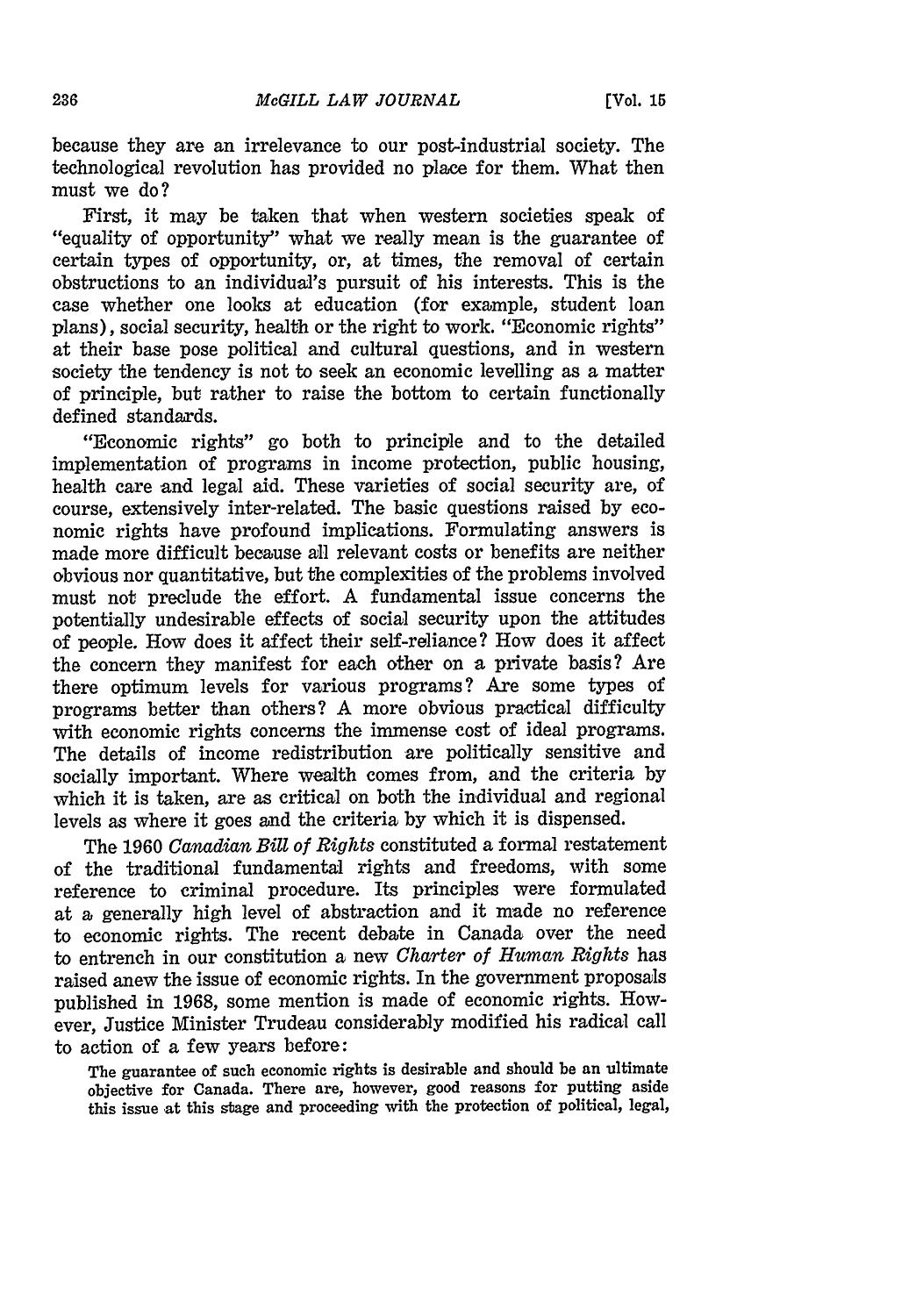egalitarian and linguistic rights. It might take considerable time to reach agreement on the rights to be guaranteed and on the feasibility of implementation.<sup>43</sup>

Economic rights, then, are not to be included in the proposed *Charter.* We may aspire to a goal of guaranteed economic rights as enumerated in the *International Covenant,* but are not yet ready or able to meet the political challenge involved in giving substance to such matters as the right to work, $44$  adequate food, clothing and housing,45 and the highest attainable standard of physical and mental health.<sup>46</sup>

The political decisions implicit in any attempt to give meaning and effect to such terms as the "right to work" or "an adequate standard of living" in a particular social context would necessarily be farreaching. The implementation of an effective right to work, for example, would involve an immense reallocation of resources and may already be an obsolete goal as automation and other advances greatly reduce the number of workers required for the production of goods or services. Furthermore, the human automatism required for the performance of many current work functions is a significant factor in the emerging problems of meaninglessness or "existential nausea" that increasingly face the individual.

While there remains a real need for material assistance in many areas, the Economic Council has indicated that merely to increase welfare payments is no answer for the deeper problems of those groups who remain mired in the chronic poverty cycle, and has pointed to the need to involve the poor themselves in the development of programs designed to help them.47 The experience of other countries, particularly the work of the Office of Economic Opportunity in the United States, with its emphasis on self-help programs, can be of particular relevance here.

There is some distance to which we can proceed even within the existing degree of government involvement. First, we can formulate goals of a comprehensive social security program. This will necessitate consideration of the challenges of poverty, urbanization, technological change and retraining, and the desirability of

<sup>43</sup>A *Canadian Charter of Human Rights,* (Ottawa, 1968), **p. 27.**

**<sup>44</sup>***Inter-national Covenant on Economic, Social and Cultural Rights,* Article **6.** One of the quandaries is posed by the conflicting goals of a low level of unemployment and reasonable price stability. For an attempt to resolve this impasse see the federal government white paper, *Policies For Price Stability,* (Ottawa, **1968).**

**<sup>45</sup>***Covenant, ibid.,* Article **11.**

**<sup>40</sup>***Ibid.,* Article 12.

*<sup>47</sup> Supra,* n. **35,** at **p.** 132.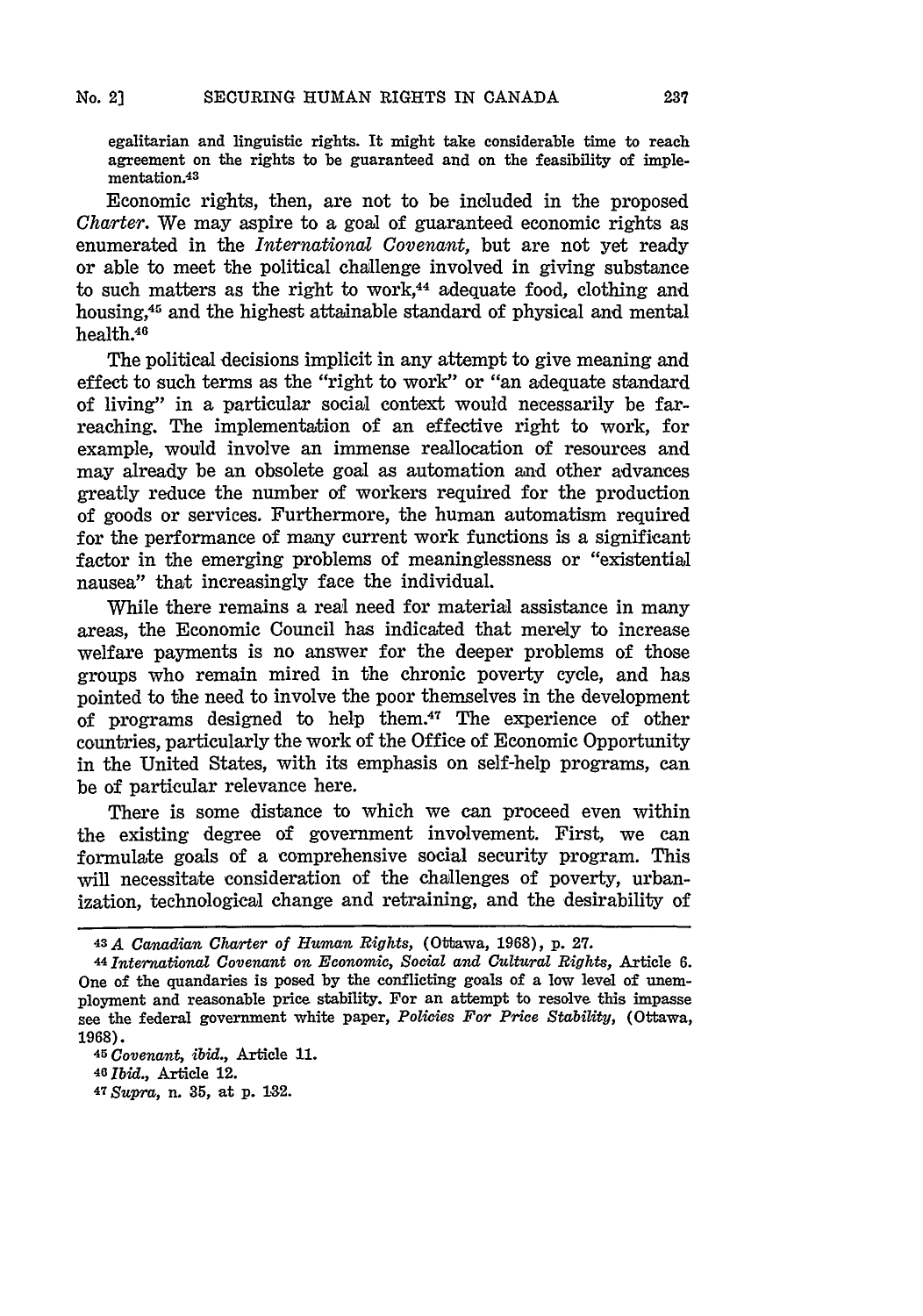family cohesion. It is a necessary blueprint for future development. Second, we can rationalize existing welfare programs, to prevent both undesirable gaps and unnecessary overlap. Recent studies by the Canadian Welfare Council and by the Willard Task Force have focussed attention on the need for adjustments of both principle and detail. The national need for inter-jurisdictional cooperation or centralized direction is clear, as is the need for efficient administration in terms of both timeiiness and dollar cost. Third, there is a need for institutional facilities for review and appeal throughout the social security system. A specialized ombudsman would probably provide the decentralization, informality and flexibility required. Indeed, much of the process of welfare administration, particularly at the local level, should be subjected to scrutiny. Screening processes, initiatives to assist persons entitled, the attitudes of administrators, and the use of welfare as a lever to promote certain values, are among the important issues on the front lines of welfare administration.

#### **VI. General Assessment**

Concern for human rights and the taking of effective measures to provide access for all members of society to the rights now enjoyed only by some is a primary function of government. This function involves guarantee to the individual human being of a certain quality of life and opportunity, guarantee of certain equalities and minima in the treatment of one individual by another, and a defined standard of treatment of the individual by government authority.

Post-World War Two activity in Canada across most of the spectrum of human rights has reflected a liberalism renewed by the events of the war and by a sharper international focus on human rights as a precondition of lasting peace. There is, not surprisingly, a parallel between evolving types of techniques utilized at the international **48** and national levels. A protracted period of definition and declaration at both levels has created the basis and demand for adequate implementation and legally enforceable standards. Consequent efforts to refine techniques put the definitional efforts, and the *bona fides,* to the test. The process is difficult and subjective, partly for the reason that statements of human rights and freedoms cannot be absolutes.

This paper has surveyed the Canadian process of refinement of legislative activity and enforcement process. The regular courts, not

**<sup>4</sup> <sup>8</sup> Carey,** *Procedures For International Protection of Human Rights,* **(1967), 53** Iowa **L.R. 291.**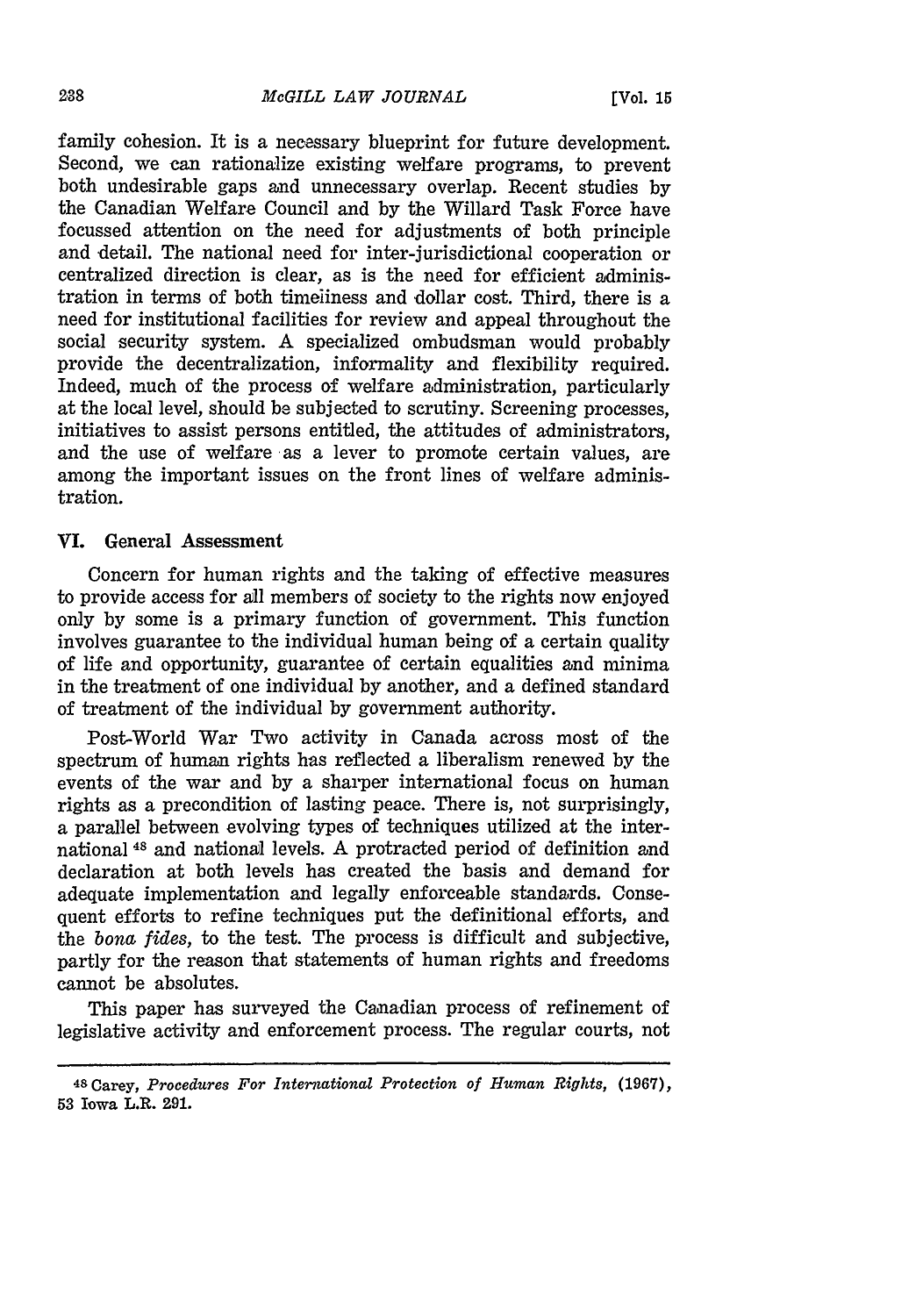limited to statutory guarantees of human rights and therefore capable of a uniquely creative role, remain an essential part of the total enforcement effort. However, they have been supplemented by a variety of more flexible agencies of conflict resolution, the expense of which is borne by the public at large rather than by the individual complainant. These permanent agencies, from commissions to single persons, are constituted by specialized and particular statutes and their functions are limited to the provisions of the relevant statute. They have not been found possible or desirable for the broad areas of political freedoms or economic rights, but for the purposes for which they have been constituted they have served to decentralize and accelerate the enforcement effort. The localization and relative informality which characterizes these developments can only contribute to meaningful observance of human rights.

Evaluation of the total Canadian human rights effort, or suggestion of other avenues or techniques which might be attempted, requires some articulation of the goals adopted by our society.

The search for Canadian goals must, for two reasons, go beyond the international declarations and covenants. First, in the search for unanimity or wide acceptance much of the specificity is compromised out of international declarations, leaving them so vague and ambiguous that almost any substantive content may be given to them. Concrete meaning in terms of the real effect upon the life of a human being can only be particularized at the national level. The second reason is that whether for constitutional or other reasons, Canada has not become bound by the most significant of the human rights covenants.

The process of defining and elaborating goals is, of course, a continuous one, as is that of evaluating existing procedures and techniques against those goals. The most recent attemps to articulate Canadian goals, even at a fairly high level of abstraction, are the federal government positions taken in *A Canadian Charter of Humatn Rights* and in *The Constitution and the People of Canada.49* The most notable feature is the continued unwillingness to include economic rights as an immediate goal of the Canadian government effort.

Turning first to legislative prescriptions, there has been little evidence of any systematic review at either the federal or provincial levels, as was called for by the General Assembly resolution<sup>50</sup> and

<sup>4</sup> <sup>9</sup>*Supra,* **n. I2.**

*<sup>5</sup> <sup>0</sup> Supra.* **n. 1.**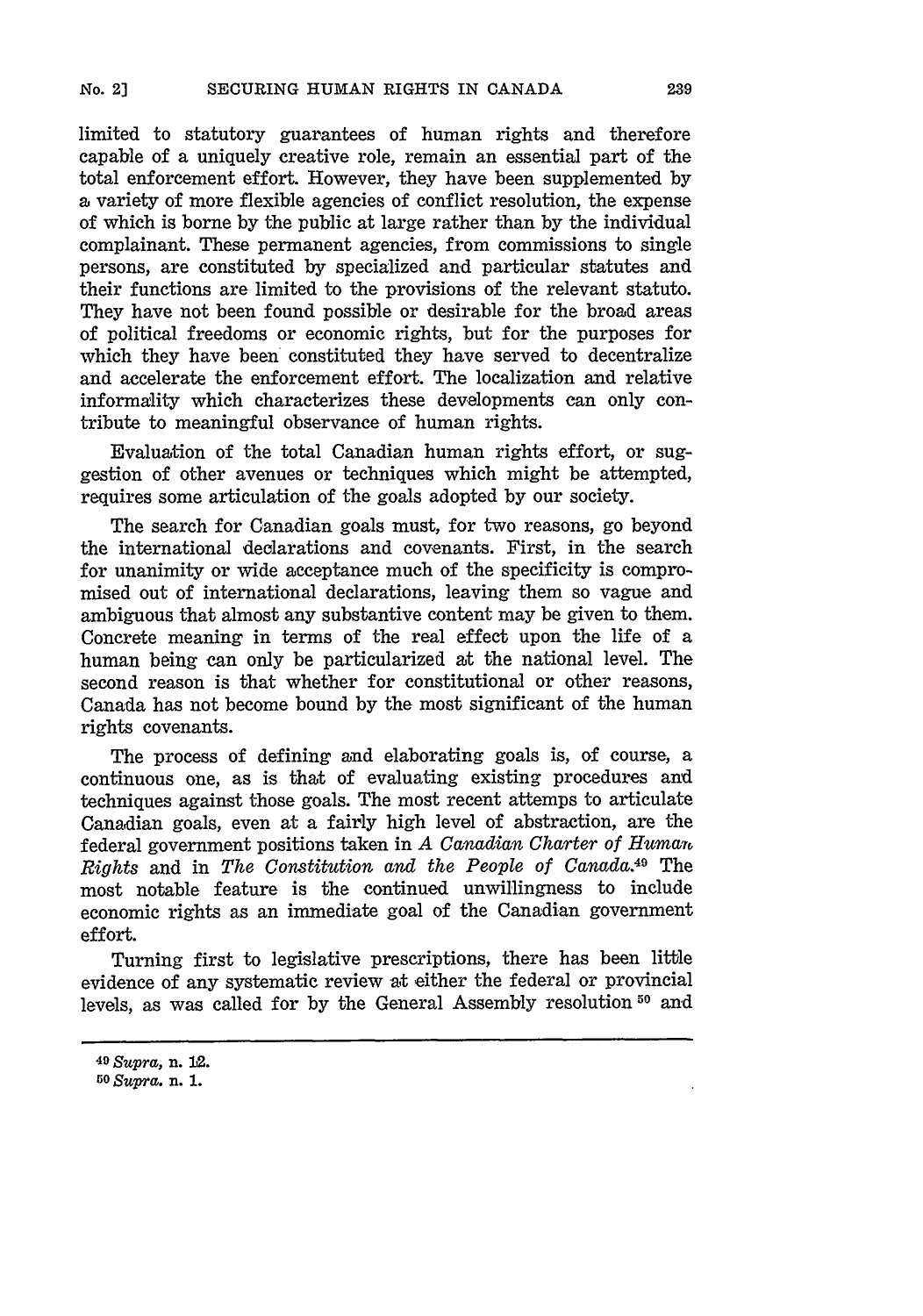**by** the Jamaica Seminar in **1967,<sup>51</sup>**to evaluate the extent to which our legislation measures up to the spirit and requirements **of** the *Universal Declaration.* Given Canadian resources and fortuitous benefits from our position, it is easy to be smug about the progressive quality of our legislation with respect to everything from immigration policy to anti-discrimination efforts. Without denying possible political relevance in national comparisons,<sup>52</sup> however, the relevant standard of achievement should be that of maximum fidelity to the principles of the *Universal Declaration* commensurate with national resources.

Another suggestion of the Jamaica Seminar which should be taken up in Canada is peacetime re-evaluation of the *War Measures Act.5 <sup>3</sup>*

As for the effectiveness of the legislation and of the enforcement procedures, empirical studies are the only way in which we can discover the extent to which liberal official postures are more than political exercises. Considerable research is, of course, being carried out, particularly at the provincial levels. But still we do not know, for example, the real effects of conciliation efforts by provincial human rights commissions. Do negotiated settlements really work, and if so how well and for how long? Are there continuing checks on offenders? If the main lasting value of commission work derives from publicity, do current techniques constitute the best use of our resources? Should there be greater emphasis on prosecutions? Does human rights information reach the substantial pockets of poverty? If not, how do we reach these people? If so, how far do these people use the existing procedures?

In the never-ending search for new strategies by which to advance the cause of human rights, certain presumptions would seem to apply. First, the fundamental importance of the subject dictates that we be prepared to consider genuinely and to try anything that might work, and that few restrictions be placed on method.<sup>54</sup> Second,

**(1968),** 46 Can. Bar Rev. 554.

*<sup>53</sup> Supra,* n. 51, at p. 60. An abortive effort to review the *War Measures Act* by a Select Committee of the House of Commons occurred in **1061.** The problem was revived for discussion by the *Charter* proposal, *supra,* n. 43, at p. **30.**

**54 For** example, one restriction might be the use of subliminal advertising or chemical conditioning of the mind as a method of promoting widespread

*<sup>51</sup>Report of the U.N. Seminar on the Effective Realization of Civil and Political Rights at the National Level,* Jamaica, April **25 -** May **8, 1967** (Doc. ST/TAO/HR/29), p. 58. Canada did not participate in the *Seminar on the Realization of Economic and Social Rights Contained in the Universal Declaration of Human Rights,* held in Poland in August, 1967 (U.N. Doc. ST/TAO/HR/31). <sup>52</sup> Cohen, *Human Rights: Programme or Catchall? A Canadian Rationale,*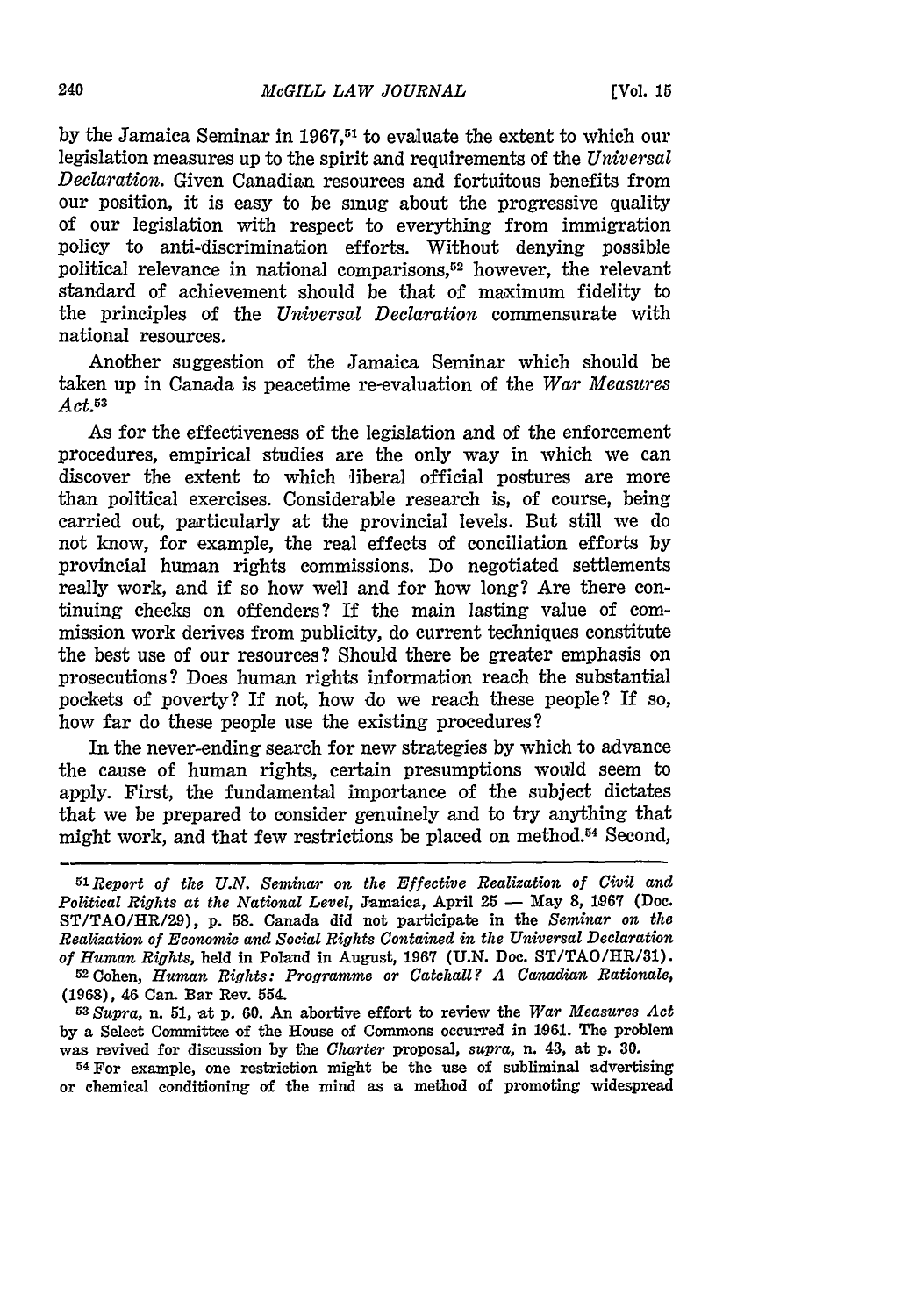that with respect to the realization of goals and the allocation of resources for that purpose, localization of effort and direct contact with the man in the street should be favoured. The impetus needed to achieve this contact must come initially from government rather than from the individual. A third presumption which might well be adopted is that the physical and mental health, education, attitudes and opportunity of children be recognized as the highest priority for long term advancement of human rights.

More specifically, what techniques might be considered?

With respect to legislative programs, it has been suggested elsewhere that permanent bodies be established to advise governments on the constant adaptation of their laws to standards of human rights developed **by** the United Nations.55

In the area of enforcement, including conflict resolution, would there **by** any advantage in emulating domestically the example set **by** the Council of Europe or the Inter-American Commission on Human Rights, in establishing a Human Rights Court? Would the more specialized French example of the Conseil d'Etat be useful in Canada? **51** Short of a new court, is there any advantage in a federal counterpart to the provincial human rights commissions? Would a single federal-provincial cooperative agency be better still ? **<sup>57</sup>**

In the matter of sanctions, flexibility demands a wide range of selection and the opportunity for imagination. Here Canada rates well. Although the *Canadian Bill of Rights* follows the example of landmark English and American human rights legislation by omitting to provide any special sanction for breach, the courts possess inherent jurisdiction to fashion appropriate remedies. Insofar as penal

education in and support for human rights principles. These techniques are usually regarded with horror because they by-pass the rational faculties of man and in a sense thereby deny his humanity. Nevertheless, it is surprising that several people think this little different in principle from mass advertising and oppose the technique not on the basis of principle, but rather on the control risks of limiting its use to "desirable" purposes.

<sup>55</sup> Montreal Statement of the Assembly for Human Rights, (March, 1968), *Proposal for Action* **#** *11.*

56 Such **a** court for provincial purposes has been recommended by McWhinney, *A New Base for Civil Liberties,* (1965), 8 Can. Bar **J.** 29, at pp. 63-34.

57 Tapan has a very active system of numerous 'localized Civil Liberties Commissioners organized under the Civil Liberties Bureau of Ministry of Justice. The work of these commissioners involves areas which in Canada would cut across the distribution of federal and provincial powers. See Horiuchi, "The Civil Liberties Bureau of the Ministry of Justice and the System of Civil Liberties Commissioners", in *Effective Realization of Civil and Political Rights at the National Level* **-** *Selected Studies,* **pp. 51-92** (United Nations, **1.96: Dc.**  $ST/TAO/HR/33$ ).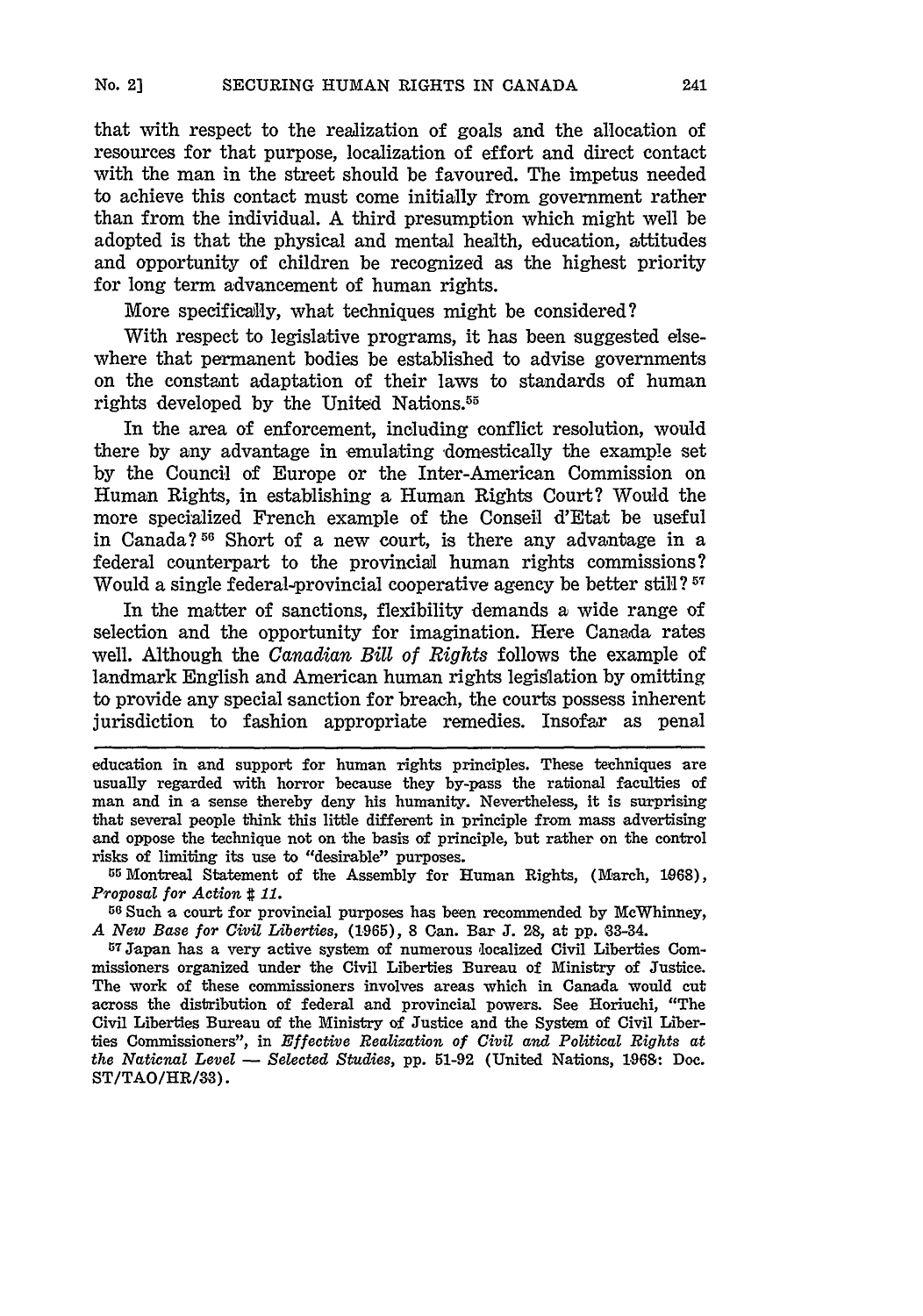sanctions are concerned, it might be argued that the modest fines permitted under provincial human rights legislation do not adequately represent the social significance of the substantive content. Other suggestions include increased scope for private civil actions, and use of government purchasing power in the awarding of contracts.<sup>58</sup>

Publicity and education is recognized as the key to advancing general respect for human rights. It is difficult to evaluate the extent of performance in Canada of obligations commonly specified in international human rights documents, to publicize the goals and provisions of the document. The matter -is of such fundamental significance, however, that it should be systematized so far as possible. One way of encouraging this is to establish an identifiable government agency with separate budget and with the sole and exclusive responsibility to reach the public in the most effective possible ways. Techniques might include everything from public relations assistance to imaginative use of television.<sup>59</sup>

In this age of rising and spreading expectations it is increasingly important that initiatives be taken **by** government to satisfy legitimate demands of particular groups. At best, unfulfilled or frustrated expectations create despair and bitterness; at worst they can be explosive and destructive of society. $60$  With respect to the most obvious and serious Canadian problem, namely the plight of her aboriginal peoples, recent initiatives taken **by** both the federal and Saskatchewan governments at high levels, and **by** other governments at lower but no less effective levels, are to be welcomed.

A special plea should be made to reinforce the Canadian post-War trend toward localization of effort. This is where effective action occurs and much more can be done in this direction. It is not accidental that locally based action in many practical forms is the dominant theme of the *Economic Opportunity Act* in the United States.<sup>61</sup> Recent provincial efforts of research on a regional basis into specific minority problems, with a view to specialized programs,

<sup>58</sup>With respect to the latter, see Tarnopolsky, supra, **n.** 20, at **pp.** 588-589. Some attempts are already made by government to influence contractors: see the statement by Minister without Portfolio, The Honourable Mr. Andras, in *House of Commons Debates,* November 14, 1968, p. **2777** (28th Parliament, First Session).

**<sup>59</sup>**Tarnopolsky has suggested that prominent posting of human rights codes be made a condition for the grant of a business licence. See *supra,* n. 20, at p. 589.

**<sup>60</sup>***E.g., Report of the National Advisory Commission on Civil Disorders (Kerner Commission),* Chapter 4, (Washington, 1968); *Report of the Special Committee on Hate Propaganda, supra,* n. **13.**

**<sup>61</sup>**(1964), **78** Stat. 508.